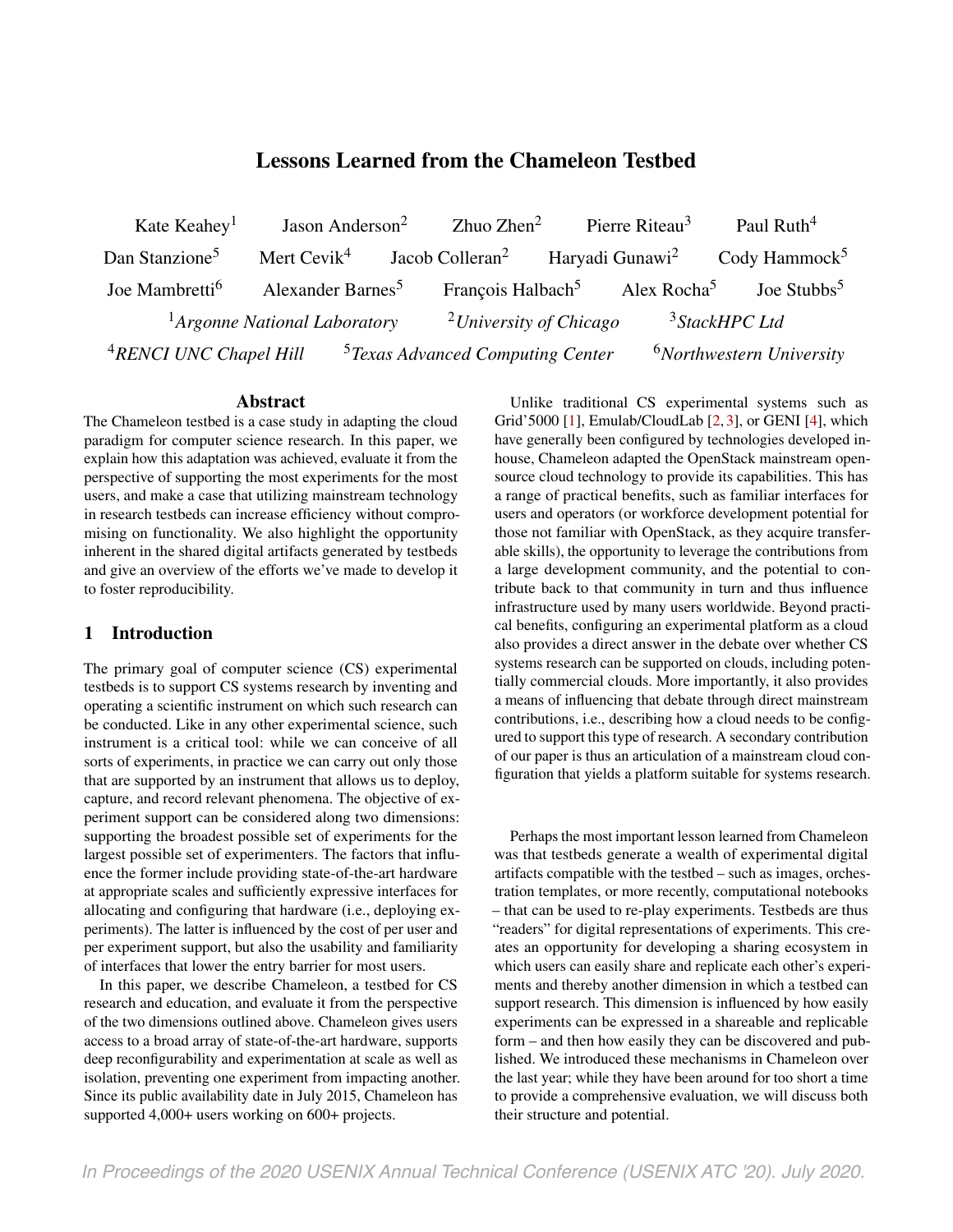# 2 Chameleon in a Nutshell

The Chameleon testbed consists of two operating sites: one at University of Chicago (UC) and the other at Texas Advanced Computing Center (TACC). Our approach to hardware seeks to balance scale (i.e., support for HPC and Big Data experiments) and diversity. Scale was achieved via investment in 12 Haswell racks (2 at UC, 10 at TACC) containing a mix of compute and storage nodes, one with IB interconnect. More recently, they were augmented by 3 SkyLake racks (2 at UC, 1 at TACC) and 1 CascadeLake rack at TACC. The SkyLake racks are equipped with Corsa switches enabling experimentation with Software Defined Networks (SDN). The sites are connected by a 100G network supporting experimentation with large flows. This investment in scale is supplemented by smaller clusters of nodes supporting specialized experiment types: they include four types of GPUs (M40s, K80s, P100s, and P100 with NVLINK), FPGAs, low-power nodes (ARMs, Atoms, and low-power Xeons), and memory hierarchy nodes equipped with almost a TB of RAM memory, and a range of NVMes, SDDs, and HDDs. Over 4 PB in global storage capability is additionally distributed across the sites. About a year ago a Chameleon Associate Site (contributed on a voluntary basis) was added at Northwestern with a modest allocation of nodes equipped with 100G cards, expanding Chameleon's ability to support experiments with large networking flows. A fine-grained and rigorously up-to-date description of hardware can be obtained from the Chameleon Resource Discovery services [\[5\]](#page-12-0).

Chameleon's capabilities are designed to allow experimenters to allocate and configure these resources at multiple entry levels: users can make allocations expressed as modelbased constraints, allocate by node type, or point to a specific node, either on-demand or via advance reservations. Allocatable resources range over nodes, networks, and IP addresses. Resource configuration is supported at bare metal level and supports custom kernel boot. The latter is achieved via the support of whole-disk images, which include a kernel, a partition map, and a bootloader. Reimaging takes places as a sequence of booting to a provisioning ramdisk via PXE, image transfer to node's disk via iSCSI, and a local boot. This allows kernel developers to replace the kernel as needed for experimentation; they can also use serial console access at boot time for debugging and snapshotting to save the revised image. In addition, Chameleon supports network stitching and SDN experimentation via the recently introduced Bring Your Own Controller (BYOC) [\[6\]](#page-12-1) abstraction built on top of the Corsa DP2000 series OpenFlow switches. Users can create SDN networks that are isolated from each other and the testbed management networks by dynamically provisioned virtual forwarding contexts (VFCs), each with its own controller and subset of ports/VLANs, that are then connected to the nodes and external circuits reserved by the user.

Configuration can also be carried out at multiple entry

levels: users can reimage individual nodes and then configure their experiments manually, use orchestration capabilities to render complex (potentially distributed) experiments that can be automatically and repeatedly deployed, or use Jupyter notebooks in combination with one or both of these mechanisms. Monitoring is supported partly by OpenStack Gnocci service that has been augmented to provide capabilities such as e.g., fine-grained power monitoring. The CHameleon Infrastructure (CHI), which implements these capabilities, is built primarily on top of the mainstream open-source Open-Stack platform [\[7\]](#page-12-2) (with extensions and contributions from our team), but also integrates resource representation, versioning and management tools from the Grid'5000 project [\[1\]](#page-11-0), and network management tools from the ExoGENI [\[8\]](#page-12-3) project. The implementation of CHI has been described in detail in [\[9\]](#page-12-4).

Chameleon projects are given allocations of 20,000 SUs (one SU is a node hour) for six months; this aims to strike a balance between what might represent a reasonable amount of time needed to obtain a result (a very variable measure!) and 1% of 6 months' capacity of the initial testbed deployment (i.e., if everybody was using their allocation at the same time the testbed could support no more than 100 projects in that amount of time). Allocations can be recharged (more SUs) or renewed (longer time). In addition, user's leases on the system (i.e., the length of time for which resources can be allocated) are limited to at most 7 days; these can also be extended either programmatically or via interactions with Chameleon operators.

Figure [1](#page-2-0) provides a rough summary of Chameleon's growth in hardware and utilization, as well as users and projects. Over the almost four and a half years of its operational life Chameleon has supported 4,331 users across 655 unique projects representing a broad array of research and educational uses. The growth of Chameleon usage has been steady since the project start, with about 7 new projects per month in the first years of operations, accelerating to eleven new projects per month in 2019. Incremental hardware investments have been keeping up with that growth. We also observe a similar trend to that already reported by [\[3\]](#page-11-2) where usage is lower during summer and winter breaks and peaks during the semester and important conferences such as the supercomputing conference series.

# 3 Most Experiments for Most Experimenters

We now evaluate the key decisions made in Chameleon from the perspective of supporting the most experiments for the most experimenters. To evaluate the former, we will look at whether the hardware and capabilities we provide are sufficient to support experiments in our community; for the latter we will look at quantitative measures such as the numbers of users and experiments the tested can simultaneously support and the types of projects it attracted.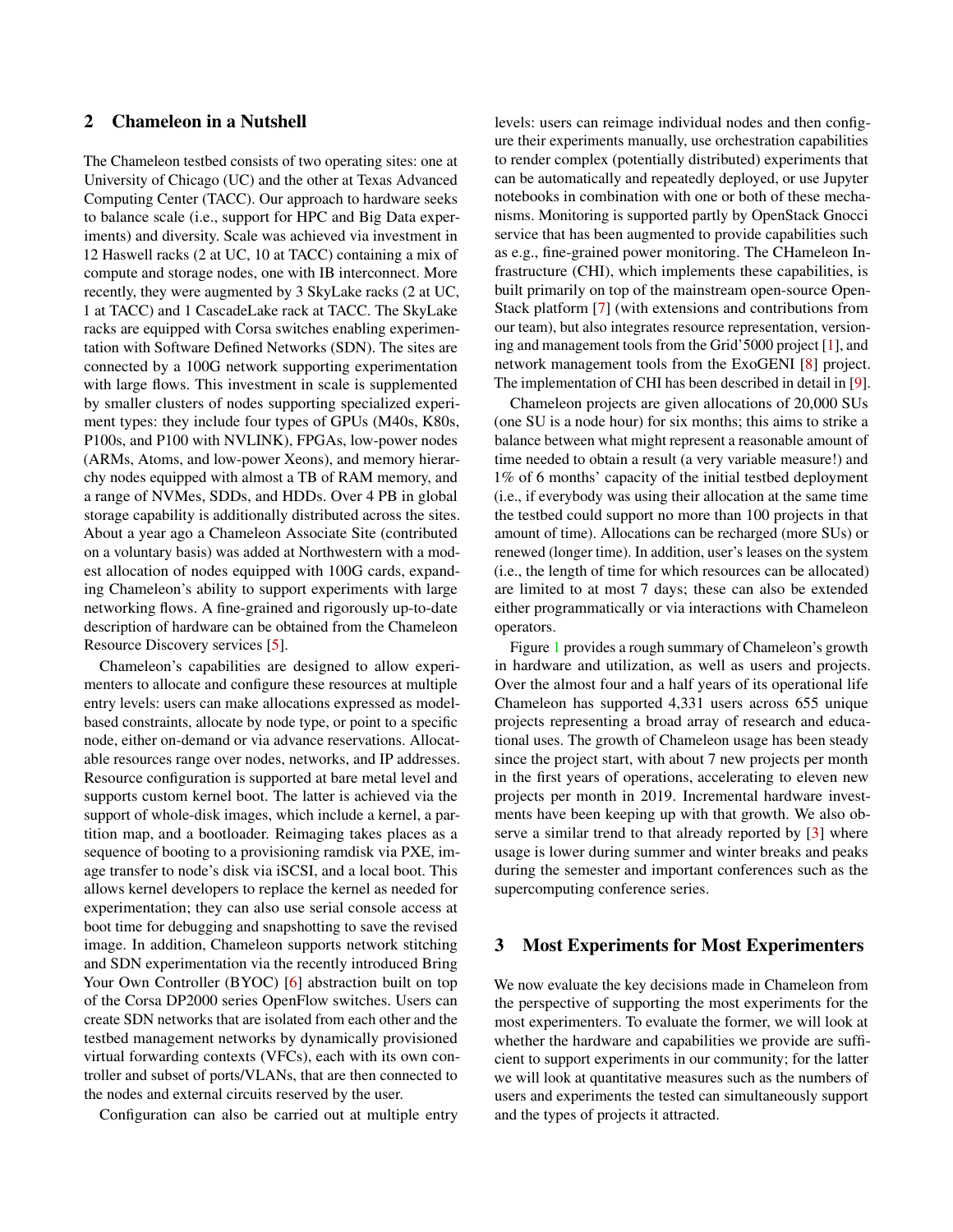

<span id="page-2-0"></span>Figure 1: Increasing usage and capacity of the testbed over time. Monthly values are normalized to the maximum observed value over time. Scalings are independent for each metric.

# 3.1 Experiments

In this section we describe and evaluate both our strategy for hardware configuration and the technical decisions we made to provide access to this hardware such that it supports the broadest possible set of experiments. Unless we specify otherwise, the data reflects period between 09/01/15 to 12/31/19.

#### 3.1.1 Hardware

Where resources are limited (as they inevitably are in academic testbeds) it is important that hardware investments strike a balance between scale, i.e., support for large-scale experimentation, such as HPC, and diversity, i.e., support for a broad range of resources on which different research questions can be tried. Given these considerations, our hardware investment strategy was to build up scale at the beginning of the project (the original 12 rack Haswell deployment) and then introduce diversity gradually with an eye towards the types of projects that were requested the most, and the type of resources that were utilized the most. We also held back a "strategic reserve" of hardware investment to develop the testbed as innovative hardware solutions emerged.

To understand how well we satisfy the need for scale we looked at the size of lease requests for the testbed in general, and the large Haswell partition in particular. By far the most leases on the testbed are requests for a single node, constituting 67.19% of testbed leases (63.24% of Haswell leases) with only 5% of requests exceeding 10 nodes (11% for Haswell). The largest lease on the testbed was 120 nodes. Overall, this means that our investment in scale did indeed broaden the set of supported experiments while also allowing us to support more simultaneous leases.

To understand how well we support the need for diverse hardware types, we show in Figure [2](#page-3-0) node availability against the percentage of time that it was available, first for the overall time since resource installation, and then during the busiest and least busy month as measured by highest and least utiliza-

tion of the testbed as a whole (Cascade Lake was installed very recently and is not shown). By far the most used resource types are the four GPU types, with the two newer GPUs (GPU P100) more in demand than the two older ones (GPU K80 and M40), followed closely by the memory hierarchy nodes. On the other end of the spectrum, ARMs, Atoms, and low-power Xeons—targeting specialized power experiments—are used the least. The large-scale resources, Haswells and Skylakes, as well as the FPGAs, occupy the middle.

While these categorizations are roughly consistent across specific time periods and overall, some important details are different. For example, the availability of the GPU P100 NVLINK is less in both most and least used month than the overall availability graph would suggest; this is due in significant part to the fact that resources are typically much less utilized immediately after they are introduced as the knowledge of their availability has yet to be absorbed. In general, periodic usage patterns might fluctuate due to specific conference deadlines or teaching/workshop use.

One lesson learned from our experiences is the need for adaptation. Overall, introducing diversity to the testbed gradually allowed us to make changes to respond to community demand, shaped by the evolving nature of the research needs. For example, based on the response to our early K80 and M40 deployments driven by emergent interest in machine learning, and combined with less demand for a low-power processors, we re-budgeted some of our planned investment between those categories and also invested our "strategic reserve" into more GPUs. This meant that we were able to provide ample support for low-power experimentation while keeping up with emergent demands. Because of periodic fluctuations it is hard to formulate recommendations on when such change should be considered; based on our experiences it is likely to occur when usage moves to the area of the graph between the large-scale and memory hierarchy resources.

#### 3.1.2 Capabilities

Resource Description. Much of the usefulness of the testbed relies on the manner in which users gain access to hardware. To do that, users have to describe the resources they need. Commercial clouds offer a variety of "instances", sometimes with vaguely described properties (e.g., "high I/O bandwidth"). Experimental testbeds allow users to choose a specific hardware type and sometimes seek to ensure that all servers of the same type have comparable performance [\[3,](#page-11-2)[10\]](#page-12-5). In contrast, we take the view that performance variability is a fact of life and often a research topic in itself. Our approach therefore is to allow users to choose resources on a range of levels: from a model description expressed as a set of constraints (e.g., "memory of at least X" or "X nodes situated on the same rack"), through describing hardware type (e.g., a Skylake node), or by referring to a specific node.

Analyzing Chameleon lease requests made between 09/16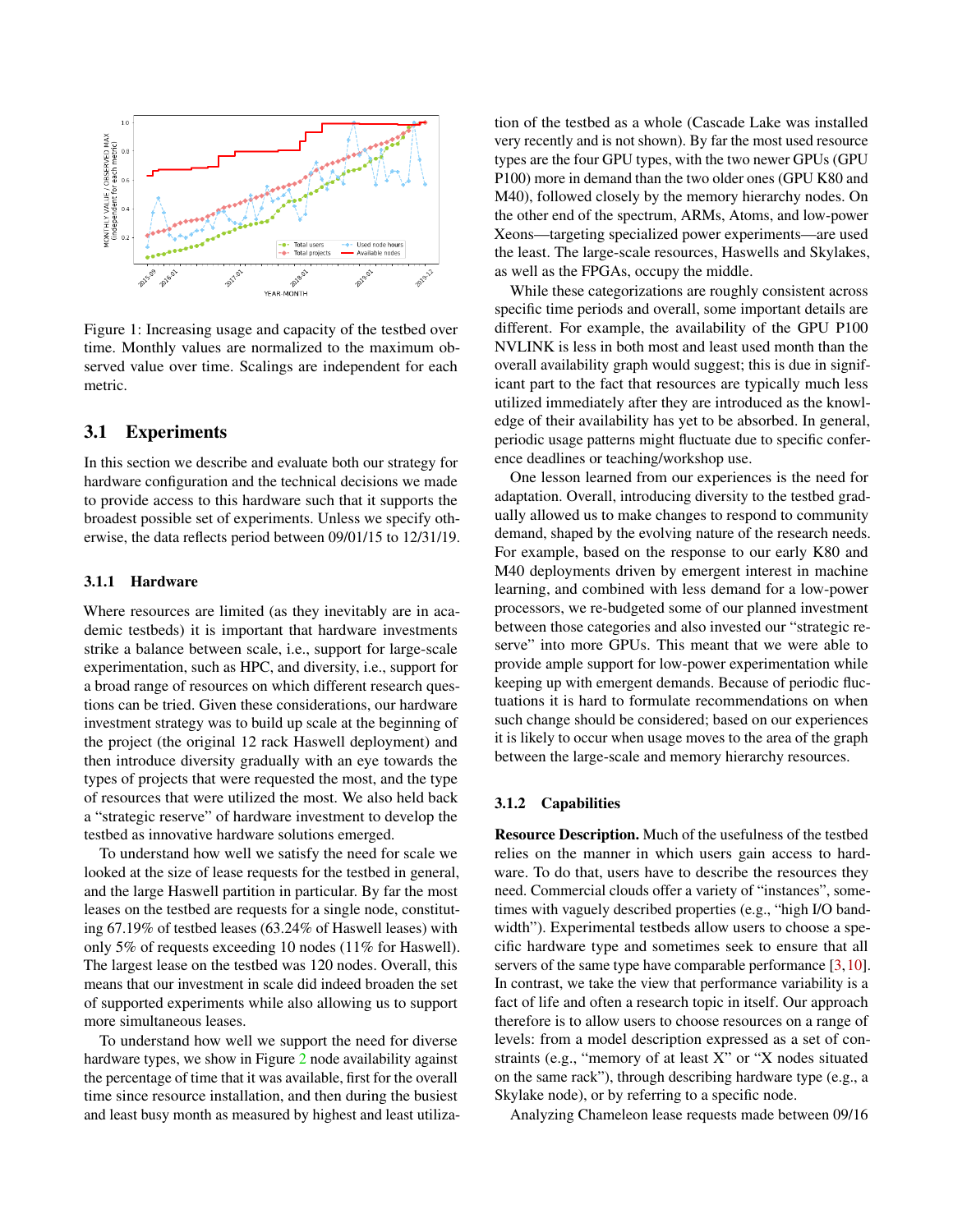

<span id="page-3-0"></span>Figure 2: The usage of Chameleon hardware types expressed as resource availability plotted against the percentage of time in which it was available for (a) overall availability since resource installation, (b) the least and (c) most utilized month.

and 11/19, we find that the majority (89.24%) were created using a single constraint (the rest are leases using either no constraint or multiple constraints; 9.5% and 1.26%, respectively). Of the single constraint leases, 90.18% were created by specifying the hardware type and only 3.38% specify node uid (a specific node). However, when we look at single-constraint leases that are created more than 7 days in advance, the percent of leases with node type constraint drops to 59.91%, while the percent of leases with uid increases to 18.45%, which shows that users who need a specific node are willing to wait for it rather than replace it with something else.

Overall, a hardware type is clearly the most requested quality. Specific nodes are requested relatively infrequently, though some experimenters do need them and model-based descriptions based on high-level constraints are rare. While it is often tempting to think that a model-based description is the ideal, the following anecdote illustrates the limitations of this approach. Using a model-based request ("memory greater than X"), one of our users was assigned an ARM node; this led to a difficulty since although this was a correct match for the experimental model, the user's tooling did not work on ARMs. In subsequent conversation with our support staff the user was advised to browse our discovery services, found the Chameleon memory hierarchy nodes, and concluded that with those nodes he would be able to design a more ambitious experiment. We derive two lessons from this: first, models are not all that is needed for determining the right experimental resources (logistical concerns need to be taken into account as well); second, resource discovery phase is an essential part of an the experimental workflow and critical to taking full advantage of the testbed.

Allocatable Resources. Another matter of interaction with the testbed consists of being able to obtain resources in a timely manner. Commercial clouds use the metaphor of an "endless resource" always available on-demand – in practice no resource is of course endless even in commercial clouds (e.g., the current initial limit at AWS is  $256$  VCPUs  $[11]$ ) – though some are sufficiently large. Thus, the ability to gracefully deal with availability limitations is important, particularly in academic clouds where we try to maximize small scale resource investment.

To provide such ability we introduced the abstraction of an allocatable resource described in [\[12\]](#page-12-7). In brief, an allocatable resource allows users to manage a resource allocation in terms of both time and resource assigned to the allocation (i.e., when an allocation starts and ends, and well as how many nodes belong to it). In particular, the ability to manage the start time is sometimes referred to as "advance reservations" and is a generalization of on-demand availability provided by commercial clouds (i.e., on-demand is an advance reservation with start time set to "now"). The resources can be of various types and can be managed to fulfill different conditions; in Chameleon currently the managed allocatable resources consist of nodes, VLANs, and public IP addresses. The implementation of this capability and its contribution to OpenStack was initiated by the Chameleon team.

As [\[12\]](#page-12-7) demonstrates, allocatable resources, and advance reservations in particular, are useful in providing access to scarce resources: the scarcer the resource, the more likely users are to make an advance reservation to ensure availability, and the longer in advance this reservation is likely to be made. In figure [3,](#page-4-0) we provide a more detailed demonstration of this concept: we scatter plot all leases made for three types of resources: Haswell compute nodes at TACC (largest partition), Skylake compute nodes at UC (largest partition), and our GPU P100 cluster (16 nodes), noting the number of nodes requested and the reservation lead time.

We see that the GPU P100 nodes (one of the most utilized resources per Figure [3\)](#page-4-0) have by far the longest advance reservation lead times even though only very few users reserve more than one node. On the other hand, Haswell@TACC, used for experiments at scale, show a significantly higher proportion of leases with multiple nodes (with the max being 85). While many of them are created with some lead time, it was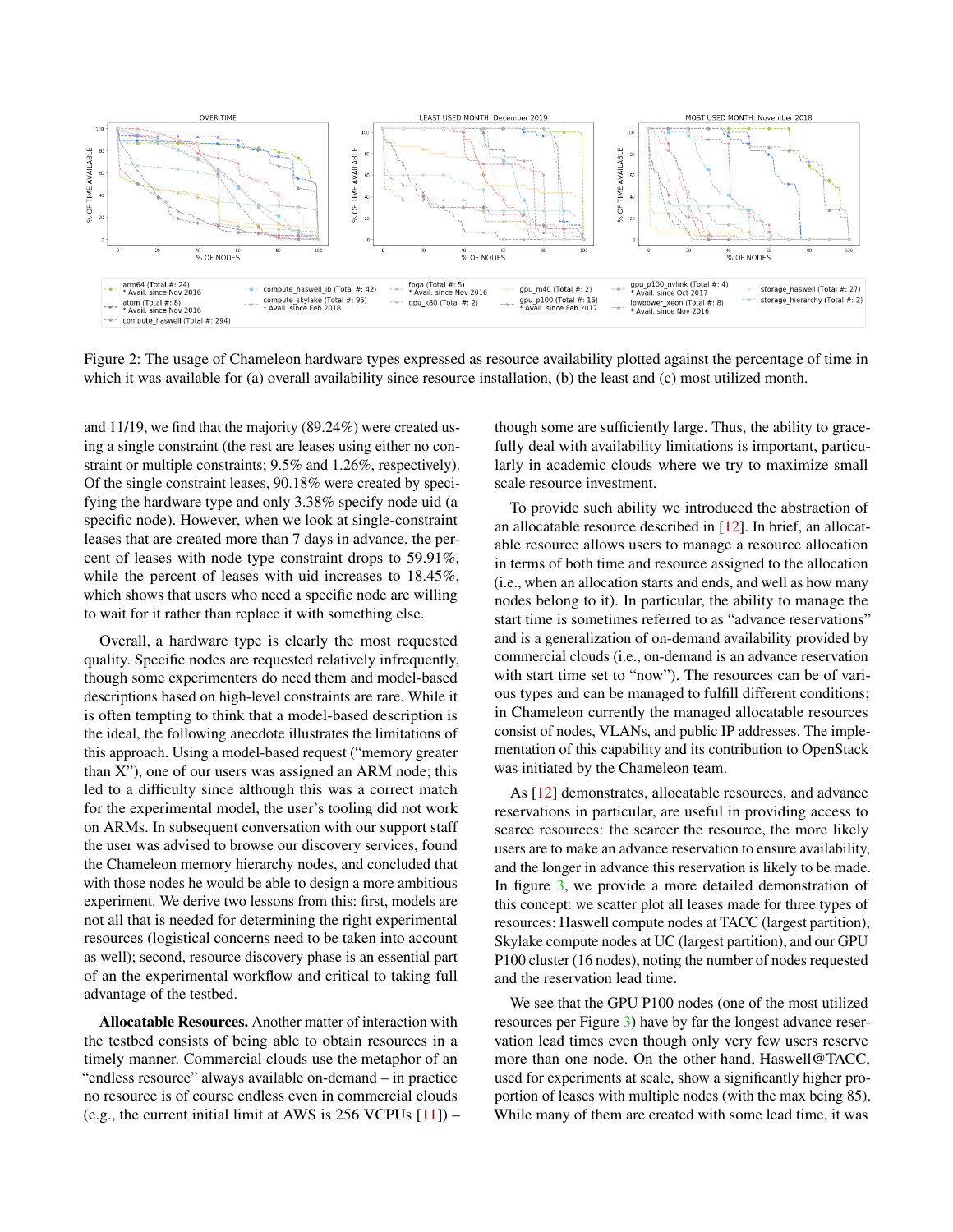

<span id="page-4-0"></span>Figure 3: Node counts vs. advance reservation lead time of advanced leases for (a) GPU\_P100, (b) Haswell, and (c) Skylake

possible to create some large leases on-demand; they are correlated to summer use (low utilization) and no leases with size in the 95th percentile were available after 2016 as the testbed became popular. This trend is even more pronounced when looking at the Skylake nodes, which are a scarcer resource than Haswells (64 versus 278 for largest partition) but also support experiments at scale. Advance reservations are thus useful in managing two types of resource scarcity: very scarce resources (e.g., GPU P100) will require high lead times, but relatively abundant resources (e.g., Haswells) can become scarce if a large reservation is requested.

The end time of a resource reservation can also be extended programmatically, although according to our policies this can only take place within 48 hours of lease expiration and of course only if the resource is not reserved by another user (a policy exception can also be requested via the help desk.). This last consideration limits the practical usefulness of this feature in the case of scarce resources, as it is likely that they will have been reserved by the time the extension window becomes active. For this reason, programmatic extension requests have only been successful in relatively few cases in practice, e.g., during the last year at UC only 5.4% leases got extended in this way; though half of them more than once.

Separation of allocation and configuration. Unlike commercial clouds where resource allocation and image deployment are one operation, Chameleon separates them to allow users to map different images to an allocation. This capability proved relatively popular with experimenters: 22.07% of the allocations had more than one instance deployed, and roughly half of those  $(9.17\%$  of all the allocations) had more than one unique instance (i.e., associated with a different image) deployed; the average number of instances deployed within one allocation is 1.45 (with max being 12) and of unique instances is 1.12 (with max being 10).

Networking. Network isolation is an important property in that it allows non-standard IP configuration, potentially disruptive services, or security experiments that analyse or intentionally attack other nodes on the isolated network. Similarly to many of the base Chameleon features, we implemented

this via standard OpenStack services; within each geographic site, users can create Chameleon networks that are isolated within unrestricted VLANs (i.e., no firewalls) and logically connect any number and type of nodes.

Chameleon's "Bring Your Own Controller" (BYOC) [\[6\]](#page-12-1) capability extends these isolated networks by providing direct user control of network flows and configuration via a standard or customized OpenFlow 1.3 controller. Though OpenStack did not support BYOC out of the box, its modular design enabled us to implement the feature as a custom Neutron plugin, which enables users to specify the IP and port of the user's OpenFlow controller (whether provisioned on Chameleon or externally). Chameleon uses Corsa DP2000 series switches to dynamically create isolated OpenFlow 1.3 network slices in hardware operating at full performance (10 Gbps node ports and a 100 Gbps uplink); this is in contrast to an approach which provides coarse control of whole OpenFlow switches from a static pool of hardware as implemented by CloudLab. BYOC enables many experiments from basic hands-on educational experiences with OpenFlow to advanced networking experiments that optimize performance of network traffic or identify and remedy security breaches by analysing low-level traffic behavior. Despite the fact that BYOC networking is new and targeted at highly specialized and advanced users, there have been already been 11 unique projects (representing 4% of active projects over the time period) that have deployed OpenFlow experiments on the Chicago site alone.

Networking experiments on Chameleon are not limited to the Chameleon testbed alone. Users can create dedicated layer 2 circuits between Chameleon networks and external facilities such as ExoGENI, campus laboratories, public clouds, and other Chameleon sites; creating dynamic connections of this type is often called "stitching" [\[4\]](#page-11-3). ExoGENI provides a dynamic stitching service that connects a wide collection of participating facilities, including Chameleon. Chameleon users can create isolated stitched links between their networks (including BYOC networks) and ExoGENI and can extend those links across ExoGENI to remote facilities. In addition, multiple stitched links can be connected to a single Chameleon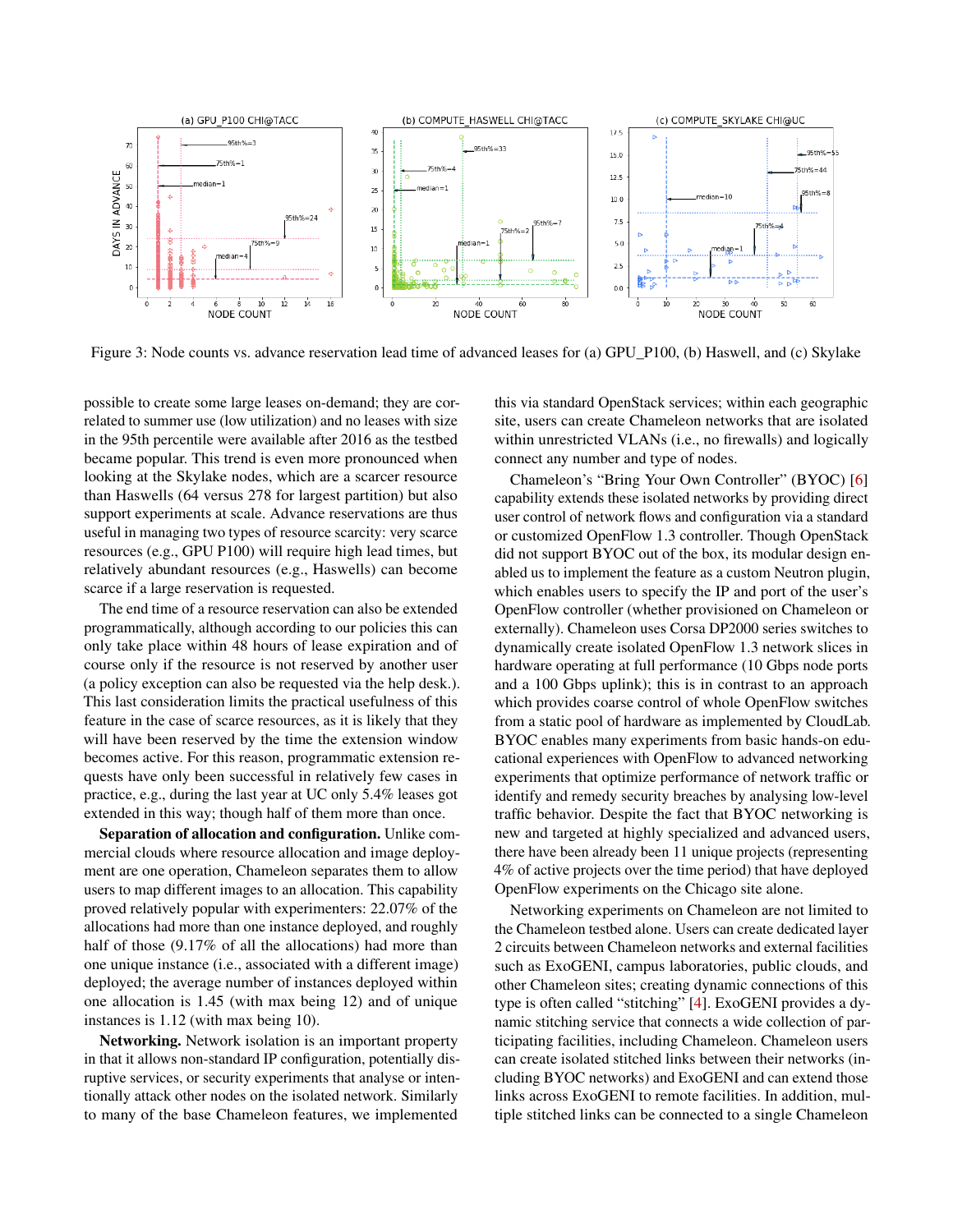network, enabling user-controlled wide-area multi-path routing experiments. To date, 22 unique projects (representing 8% of active projects over the feature's life time) that rely on network stitching have created 920 stitched links between remote facilities using ExoGENI.

Orchestration. Once a lease is created, users can configure it using Chameleon provided images, create their own (often, but not always, derived from Chameleon provided images), or use complex appliances [\[13\]](#page-12-8), representing concepts such as a cluster, a cloud, or a networking experiment, that can be deployed "with one click" and then repeated in future deployments, similar to CloudLab profiles [\[3\]](#page-11-2). These experiments are configured using images in conjunction with Heat orchestration templates [\[14\]](#page-12-9) that define how to deploy and contextualize [\[15\]](#page-12-10) them to create the desired integrated environment and processes. Using Heat, an active Chameleon topology can be modified (by e.g., adding or removing nodes, altering MTUs on the network, or changing a post-boot step for a particular node) through changes to the underlying Heat template; the orchestration system applies the delta without forcing re-creation of the entire topology. The choice to decouple allocation and configuration made this functionality easier: because a set of resources is allocated explicitly to a user for a time period, any topological or software/firmware configuration can vary without breaking the researcher's assumptions about the underlying hardware.

Consistent with our decision to make the testbed available at various levels of access, the use of orchestration is optional for Chameleon users. Using orchestration/Heat provides repeatability at the cost of an additional up-front investment (i.e., developing an orchestration template) and thus tends to be used in later stages of a project when experimental configuration is settled on. Since users often develop orchestration templates by modifying existing ones, the Chameleon project provides 3 complex appliances (images+Heat template) and another 14 individually-supported complex appliances are hosted on our appliance catalog; the most popular are MPI bare-metal cluster (MPICH3), Ryu OpenFlow Controller, and OpenFlow - QuickStart appliance. To date, 81 Chameleon projects have used Heat, among those 20 were in systems, 17 in education, and 12 in networking, with the rest ranging over a variety of topics including security, power management, and others. The usage data since 10/16 when this feature was introduced show a steady upward trend in orchestrated deployments: 94 (2017), 155 (2018), and 405 (2019), though more recently users were increasingly using Jupyter notebooks or scripting for orchestration. Overall, while orchestration is an advanced feature and thus the uptake is slow, it is proving a useful tool to express a range of experiments.

Configuring complex experiments, even when automated via orchestration, can still take significant time, as packages need to be installed, configuration scripts run, and tests executed. Thus, while separating allocation and configuration proved a successful decision, users often ask for functionality



<span id="page-5-0"></span>Figure 4: The cumulative distribution functions (CDFs) of lease percent usage for the last quarter of 2018 and 2019.

that effectively recombines these actions, i.e., automatically triggers the deployment of an orchestrated experiment when a user's advance reservation comes into effect. To provide it, we introduced the automated deployment feature [\[16\]](#page-12-11) in 01/19 that automatically triggers the deployment of experiments orchestrated with Heat. So far it has been little used while still being often requested; this likely points to the need for more energetic education efforts as well potentially to the need of extending this capability to other orchestration methods, in particular the increasingly popular Jupyter-based approach.

Managing User Behavior. Perhaps the most significant challenge of operating Chameleon, common to all academic cloud resources, is ensuring fair sharing of the resource. Unlike in HPC datacenters, where actual resource use is tied to the submission of a specific program (such that if the program fails the resource grant is withdrawn), access to cloud resources is given out on an open-ended basis. Commercial clouds create incentive to use no more than is needed by charging for the duration of access. Academic clouds, such as Chameleon, seek to provide a similar incentive via allocation policies (see Section 2); this is generally less successful since users can recharge or renew their allocation relatively easily. In fact, we found this measure to be inadequate on its own early in the project as users created leases to "put a hold" on resources that then went unused, significantly reducing testbed capacity for others. This led us to introduce the (extensible) 7 day lease limit described earlier which improved fair sharing at the cost of imposing extra overhead on experiments that legitimately need more than 7 days. However, we still see leases on the testbed that merely hold resources without using them.

To manage this situation, we introduced a policy whereby users are expected to start using their lease within a certain amount of time from deployment. This policy is enforced by a "lease reaper" (deployed in 09/19) that monitors the use of a lease, sends a reminder to users not using their leases, and terminates them if still unused after a certain period of time.

Figure [4](#page-5-0) shows a comparison of lease usage for the last quarter of 2018 and last quarter of 2019 (before and after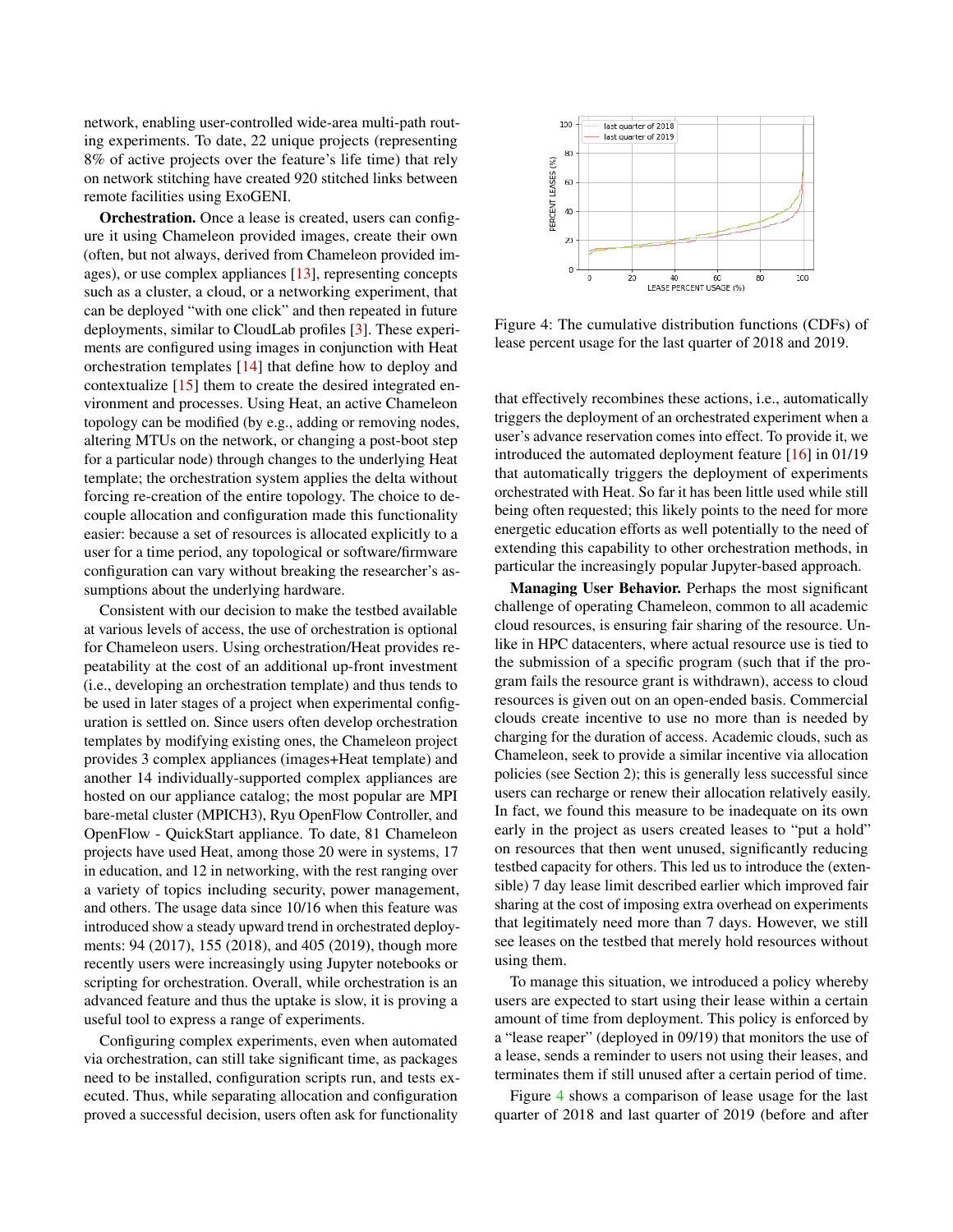the lease reaper was introduced). While it is natural that resources in a lease may be unutilized for some time (e.g., between deployment of different images), we see that in 2018 (without lease reaper) a large percentage of leases is underutilizing resources to a significant extent. However, in 2019 (with lease reaper) the situation improved: it went from 40.79% to 45.95% fully-used leases and from 66.92% to 71.19% 80% used leases. More sophisticated ways of ascertaining if a lease is actually being used are likely to tighten the gap between allocated and used leases further, but at the same time become open to "gaming" by users emulating lease usage via artificial means, reducing their effectiveness. Thus, striking the right balance of incentive and access to promote fair sharing in academic environments is still an open question.

Summary. On the whole, we found that the key design decisions we took, whether by introducing new hardware or new capabilities, led to expanding the set of experiments available to our user community, and were thus quickly embraced. While we still receive new feature requests, they are increasingly smaller and come less often. At the same time, a significant lesson learned in the process of operating Chameleon is that no research testbed is ever complete because the set of desired experiments is constantly expanding. As the research frontier advances emergent research opportunities create the need for new scientific instruments – or new features in existing scientific instruments – to support their exploration. While setting aside a strategic reserve in hardware served us well, the extent to which this phenomenon drove development was surprising: not only did we need to adapt the system to leverage new opportunities in hardware (such as e.g., providing the BYOC capability on top of the Corsa switches), we needed to develop abstractions (such as e.g., the allocatable resources) to integrate those extensions in the experimental workflow. The most significant types of experiments that Chameleon does not support yet are thus in emergent topics – for example, on the intersection of Internet of Things (IoT) and cloud computing as well as machine learning.

# 3.2 Experimenters

Supporting as many users as possible will be influenced by two factors: how many users a testbed can sustain by managing the cost of users and experiments and how many users it can attract by adapting itself to the needs of different communities; this section will discuss how well Chameleon was able to achieve both.

Isolation and Automation. Providing an appropriate level of isolation captures an important trade-off: it should be finegrained enough to divide the testbed efficiently between multiple experiments – but also coarse-grained enough to satisfy the isolation needs of a specific experiment. Since the granularity often goes with the level of isolation a specific mechanism provides [\[12\]](#page-12-7) we must be careful to not sacrifice the required level of isolation; at the same time we want to



<span id="page-6-0"></span>Figure 5: The numbers of active users and projects over time. The trend lines average the number of users/projects over 6 month period.

serve as many users as possible. In Chameleon, we navigate this trade-off by configuring the bulk of the testbed with CHI while setting aside two racks (originally three) provided as a standard OpenStack/KVM cloud. This finer-grained system isolation that this alternative cloud provides means that multiple user VMs can be deployed on one node instead of allocating a whole bare metal node (though it does not provide the performance isolation that a bare metal offers). Because of this efficiency, we were also able to offer a different policy: users can make open-ended deployments on the KVM partition while CHI (bare metal) leases are limited as to 7 days at most. Last but not least, it is more suited to less-experienced users.

Our data indicate that 209 Chameleon projects (22.94% of all Chameleon projects) used our KVM partition at least once. Among those projects, 12.92% are projects in CS education. About 26.16% of our total number of users used the partition, most of them assigned to an educational project. Most VMs (71.52%) are deployed for an hour or less and only 3.18% leverage the ability to claim testbed resources for more than one week. The median daily count of deployed VMs is 344 (with max/min of 1490/29); each of those would have likely occupied a bare metal node otherwise. All those statistics point to significant educational use; given the number of users and projects overall this seems a good investment for what currently constitutes only 16% of our total Haswell system and even smaller fraction of the overall testbed.

Supporting Volume. While isolation method determines the unit of sharing, the largest factor in the ability to support as many users as possible is automation since it lowers the per-user and per-experiment cost. We noted earlier that Chameleon is a production testbed, i.e., a testbed that supports production services that yield individual/breakable testbeds. Consistent with this definition, we define Chameleon testbed functions as only those experiments that are accessible to users in an automated manner (while we also support experiments requiring manual intervention from operators and special requests, we consider them support functions, not testbed functions). We now examine indicators of how much user volume the testbed can support.

We first asked how many active users the testbed supported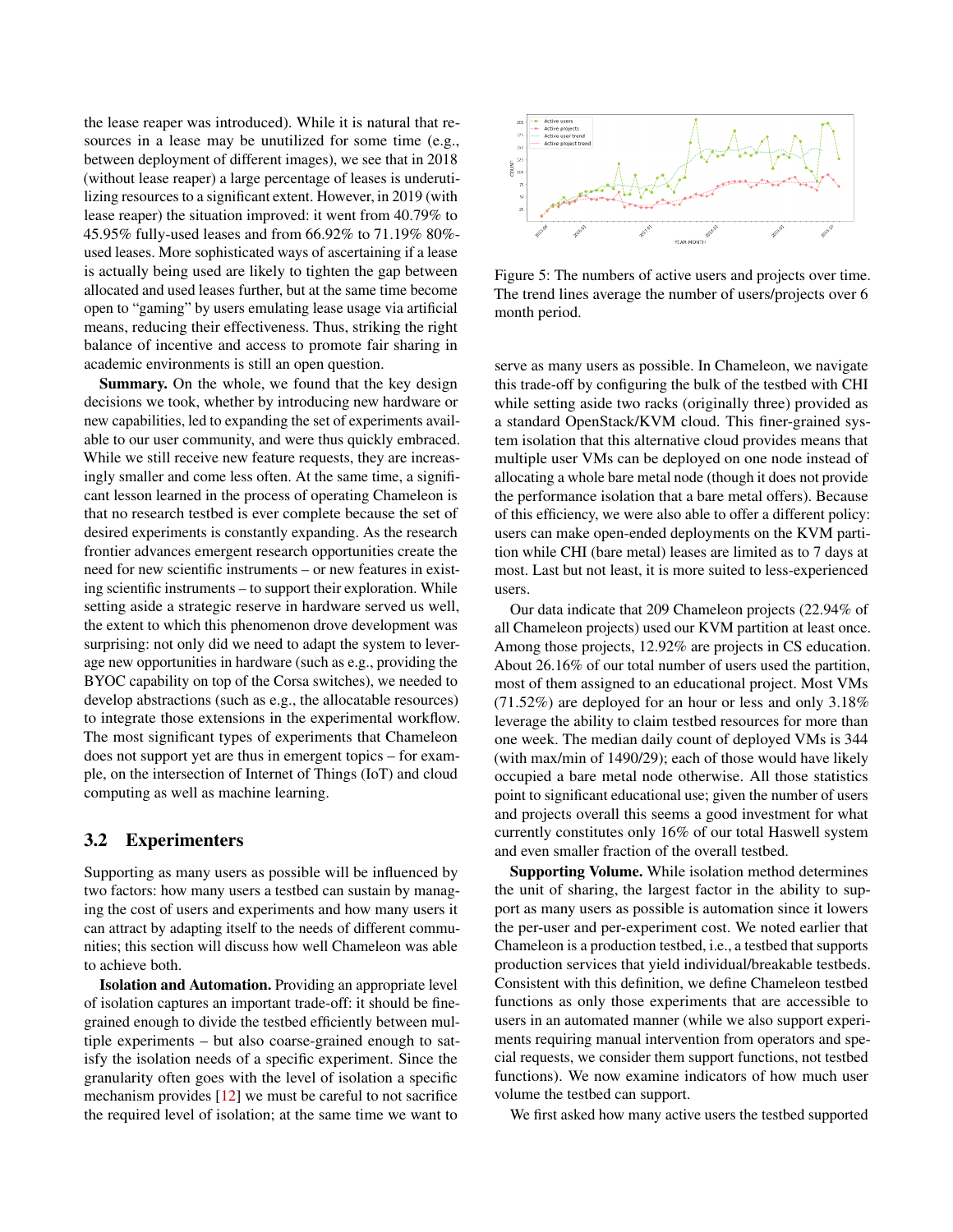

<span id="page-7-0"></span>Figure 6: (A) Total leases created each month. (B) Maximum simultaneous active leases by month. The trend lines average the number of leases over 6 month period.

overtime. We see that numbers of active users follow the general pattern of slow and busy months (semesters versus breaks) that we have already seen in Figure [5.](#page-6-0) However, although we saw that the cumulative number of users was rising, it is interesting to note that the average number of active users and projects grew significantly about two years after the testbed has became available (fall of 2017). It is hard to pinpoint this to any one reason but possibilities include a lag that it takes for a new testbed to become established, the incremental introduction of features that broadened the set of supported experiments, and our first Chameleon User Meeting held just before the trend increase. At peaks, the testbed supported about 200 active users; this is twice as much as the lower bound that our allocation policy is based on (Section 2); luckily not all users are living up to their allocations!

We then asked how many leases and simultaneous leases users were able to create on a per month basis. The result for unique leases is shown in Figure  $6(A)$  $6(A)$ . We see that the trends are consistent with the number of active users reflecting the usage patterns in a similar way and picking up around the same time, though the growth trend is still continuing. The result for simultaneous leases (i.e., for each month, we found the max number of leases happening at the same time) is shown in Figure  $6$  (B); we see that the testbed has sustained up to 300 simultaneous ongoing experiments, but the trends picked up about a year later than trends for active users and experiment counts; it is clear that the testbed is now becoming more saturated.

Support Cost. Another metric important in the discussion of any testbed is support costs, specifically the time effort required by the team. Chameleon users have submitted 3,167 technical help desk tickets, averaging roughly 13 tickets every week and less than 1 ticket per user. On average users receive a reply within 15 hours and their issue is completely resolved within 2 weeks. These trended down over time: in 2019 the

average response time was 16 hours, while the resolution time was 6 days. The costliest tickets concern hardware failures, which are often difficult to diagnose and/or require ordering new parts and performing maintenance. Cutting-edge or nonstandard hardware and firmware also pose problems for support staff, as documentation might not be extensive (or even exist) and having expertise at hand is unlikely. In all cases, an ounce of prevention is worth a pound of cure: we have deployed or implemented an operational model integrating early detection (e.g., daily/hourly "happy path" tests of common user flows, live-monitoring with Prometheus [\[17\]](#page-12-12), and a catalogue of alertable issues and resolution steps) and automated remediation (in the form of "hammers", i.e., bots that periodically check for and fix irregularities in testbed usage and performance). We additionally automate most common operator tasks, such as building new base images, deploying patches or configuration changes to the control plane, and taking nodes in or out of maintenance. Details of Chameleon operations has been published in [\[18\]](#page-12-13).

Another indicator of cost in a system where users are given significant privileges is the cost of security management. We employ a range of standard security practices designed to make the system more secure: project PIs are vetted and assume responsibility for users on their projects; we provide base images configured and maintained by our team with reasonable security defaults and SSH key pairs for authentication; the management network is isolated from tenant networks; and we use intrusion detection system (IDS) alerts across the entire deployment. Since the system went public we've had a number of security incidents; most are caused by users either unknowingly or deliberately shirking best practices, e.g., using images with a known administrative password or using outdated software with known exploits – the latter sometimes to be compatible with benchmarks and other research software. The most typical types of exploits result in activities such as distributed denial of service (DDoS) attacks ( $\sim$ 40% incidents) or bitcoin mining ( $\sim$ 36% incidents). Those are typically identified via IDS systems operated on sites and trigger well-defined security procedures in response usually involving user/PI cooperation. So far, we've only had one incident involving malicious users in the first quarter of 2020 which shows that our PI vetting methods work well on the whole. Considering the nature of attacks to date the greatest improvement would probably be effected by more user training in techniques such as setting up bastion host for when insecure researchware has to be used as well as general training in operational security.

Community. Chameleon users come from 168 different institutions, the vast majority of which are US colleges and universities from 40 states and Puerto Rico, including 11 minority serving institutions. While most of the research projects we support are in computer science, 54 identify themselves as being from outside of computing disciplines, primarily in life sciences, astronomy and other fields. By analyzing project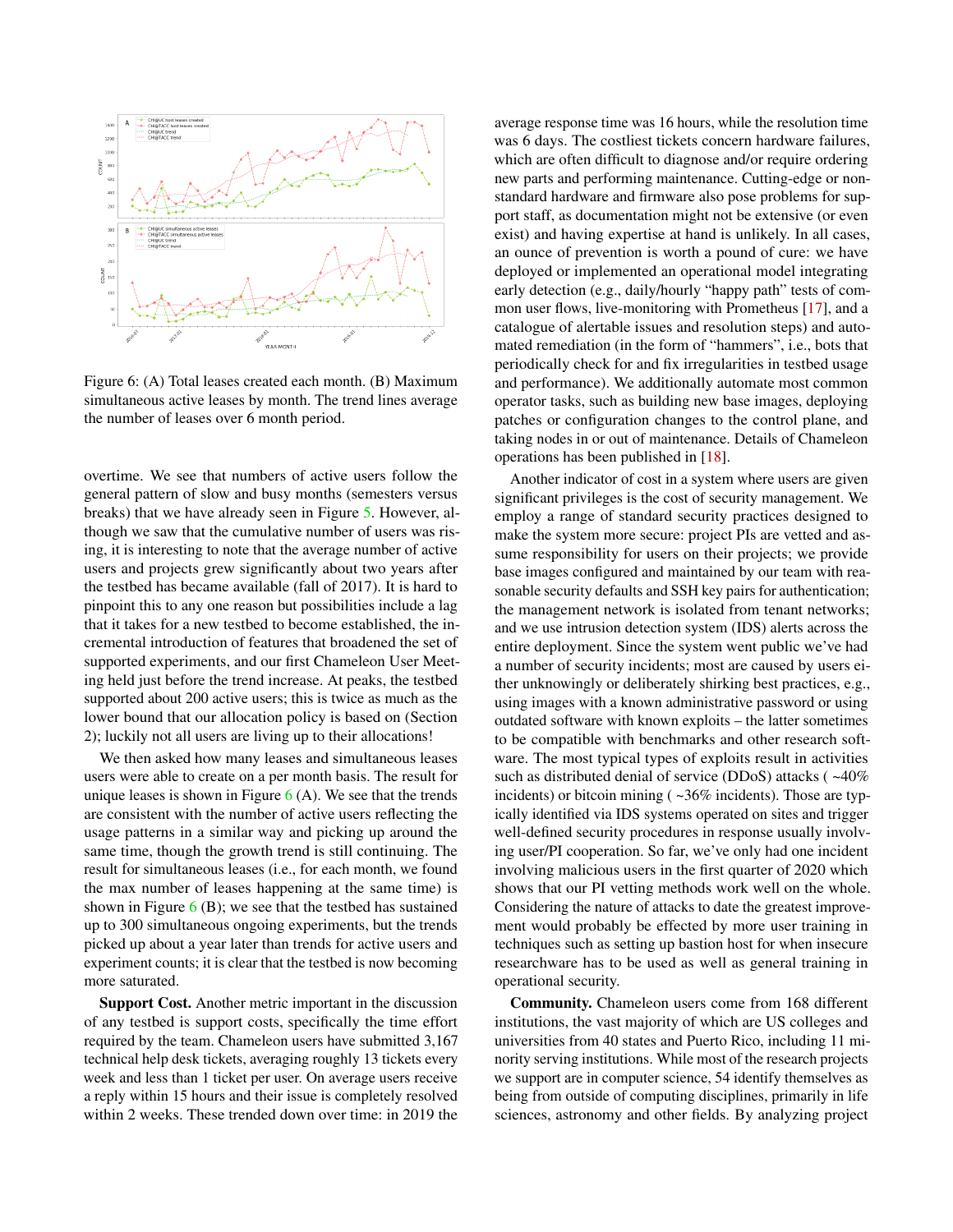abstracts we see that roughly 12% of all projects relate to cybersecurity, 20% are involved in machine learning, 10% are in edge computing or IoT applications, 5% are doing research work relating to containers (scheduling, virtualization, or performance), 2% are investigating software-defined networking. Several hundred grants are reported by users as the source of funding; the vast majority of these are from NSF, and within those the vast majority are spread among all divisions within CISE. About 5% of grants are supported by the DOE, DARPA, or the Air Force Office of Sponsored Research. A handful of projects are supported by industry, and several more have international support.

Publications are a complicated metric to track as they tend to be a lagging indicator; many happen after the allocation is complete, when there are few incentives for users to report them to the project. Further, the primary way we capture publication counts is through self-reporting when users seek a renewal of their allocation; while this is an incomplete method it still represents a useful lower bound. Through 2019, users have self-reported about 275 publications relating to their work on Chameleon, with many projects still active. There are 75 referred journal articles among these, with close to 200 conference publications. The spread of publications is fairly wide, with no clear concentrations in particular conferences or journals. As would be expected for a testbed, growth over time is dramatic and lagging: of the 75 journal papers, only 3 were published in the first project year, 8 in the second, 10 in the third, 23 in the fourth, and 31 have been published so far in the fifth year with several months remaining.

In addition to research usage, there is substantial educational use of the system. 45 projects support classroom instruction, often multiple classes over multiple semesters; all but four of these projects support courses in CS departments at 41 different schools. In total, the education projects have used about 9% of the total time available on Chameleon to date (roughly 675,000 node-hours), and they represent about 9% of the total projects – so an average classroom project uses about 15,000 node-hours, matching the usage of a typical research project.

One measure of the satisfaction of the user community is persistence. Projects are initially allocated time on the system for 6 months, and at the end of the year they must seek a renewal or extension. Of the projects that have reached the end of their initial year of allocation, about three-quarters of all projects have sought to renew their allocations, indicating that they find value in the use of the system. Many projects seek multiple renewals – in fact thirty-three of the original projects from the first year have been renewed multiple times and counting!

# 4 Building a Testbed on Top of Mainstream Cloud Implementation

When the Chameleon project started, we were presented with the unique opportunity of building the testbed on top of the then maturing cloud infrastructure: the first version of the OpenStack Ironic component [\[19\]](#page-12-14), implementing bare metal reconfiguration (which we knew would be an indispensable capability of the system) has been released a few months prior to the project start, and while not yet an official part of the system has already been used in some bare metal deployments. The chance to base a testbed for cloud computing research on a mainstream open source implementation held out many possibilities, but will it be enough to support all the experiments that needed to be supported in the way they needed to be supported? After thorough evaluation of the system and development of a few alternative risk-mitigating strategies we decided that capabilities we needed were there—or were within reach in that they could be developed by our team. This section presents an analysis of the advantages and cost of taking this approach.

One practical benefit of using OpenStack is that it provides familiar interfaces to users and operators. The 2018 Open-Stack User Survey [\[20\]](#page-12-15) (most recent) included 858 OpenStack deployments across 441 organizations and 63 countries; of those organizations, 13% were categorized as academic or research-oriented. Those include major scientific institutions such as CERN [\[21\]](#page-12-16), NeCTAR [\[22\]](#page-12-17), and NASA JPL [\[23\]](#page-12-18), and a formal Scientific Special Interest Group (SIG) [\[24\]](#page-12-19) for Open-Stack's use in science domains has existed since 2016 [\[25\]](#page-12-20). Since the introduction of the OpenStack Administrator certification three years ago, 3,000 individuals in 77 countries have taken the test [\[26\]](#page-12-21). All this not only creates a base of familiarity with OpenStack for users and operators – but also ensures that such familiarity is a transferable skill and thus valuable for workforce development. Finally, the Net Promoter Score [\[27\]](#page-12-22) of 41 reported by the survey (up from 25 in 2017) indicates that the OpenStack environment continues to improve in terms of usability and that users enjoy the experience overall.

Another benefit of working with a mainstream platform is the ability to leverage and adapt the work of a large community which helps keep our development and operations costs down. Over 8,400 individuals have contributed code to OpenStack, with 1,000-2,500 contributors participating in each major release [\[28\]](#page-12-23). Leveraging their contributions, over the lifetime of the project we were able to offer our community new key features such as whole disk image boot, multi-tenant networking, serial console integration, support for non-x86 architectures, and user-customizable firewalls simply by upgrading to a new OpenStack version. Future capabilities already possible due to upstream contributions include self-service BIOS customization and detachable remote storage; both have been common user requests. From the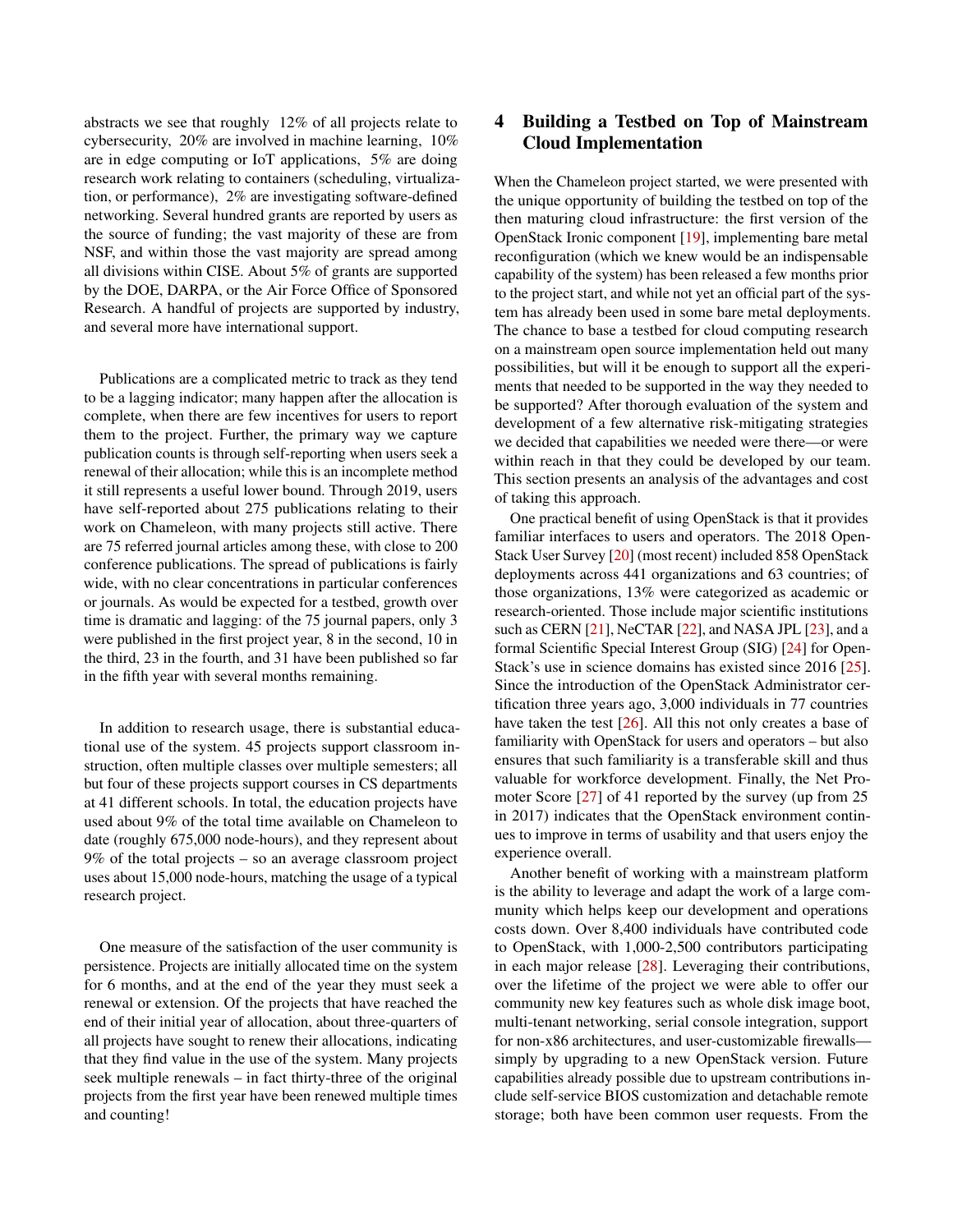operator's perspective, deploying and managing Chameleon was made simpler and more reliable by the Kolla project, which provides a packaging of OpenStack as Docker containers [\[29\]](#page-12-24) and a set of highly-configurable Ansible provisioning scripts [\[30\]](#page-13-0) to orchestrate the setup and maintenance of the deployment. Further, ~6,000 individuals have been involved in reviewing all code changes [\[31\]](#page-13-1): thus, by using a mainstream infrastructure we also benefit from a built-in largescale quality control mechanism. No less valuable has been the access to the existing documentation and support systems within the community: the openstack-discuss mailing list [\[32\]](#page-13-2) sees between 500-1000 messages each month, the OpenStack Q&A forum [\[33\]](#page-13-3) has over 18,000 answered questions, and on many occasions we were able to get a workarounds or patches for bugs within days simply by filing a ticket to the official tracker.

The flip side of leveraging contributions of others is the opportunity to contribute to and shape a mainstream infrastructure. On a practical level, this magnifies our investment in the infrastructure and our broader impacts as any new features and additions we make to OpenStack are also impacting communities beyond the testbed. Because its hardware resources have always been constrained relative to the demands of its user community, Chameleon required a system for allocating and managing resources (including advance reservations), which our team implemented by reviving and significantly improving the OpenStack Blazar project. This attracted the interest of others and we were subsequently able to partner on development with contributors from NTT (Japan) and DO-COMO Euro-Labs (Germany) who use the component in Software Defined Networking applications. As a result of this collaboration, Blazar became an official top-level OpenStack component in 09/17 and has been included in each OpenStack releases since Queens. Other significant new features developed by the Chameleon team include bare metal snapshotting and enablement of slice creation via integration with Exo-GENI stitching implementation; in addition, we made many smaller contributions in the form of bug fixes and patches.

These advantages are offset by some costs. Since it solves a complex problem, OpenStack is complex; thus operating, and in particular extending it, requires both development skills and deep expertise in the underlying systems and concepts, putting pressure on operator hours and level of skill. The most problematic manifestation of this complexity in our experience used to be OpenStack upgrades; this has improved significantly with tools that aid operators in these tasks, such as the aforementioned Kolla project. The size and structure of the open source community imposes its own overhead and requires commitments both in process and in time: patches must be reviewed, meetings must be attended, changes must be formally proposed and approved, and documentation and tests must be written. These commitments are the price of admission to an open-source community that, in our experience, ultimately returns the investment many times over in the form

of support, debugging, development, and partnership.

Looking beyond practical benefits, building on top of a mainstream infrastructure helps settle a point of intellectual interest in that it provides a direct answer to the question: can clouds support CS system experimentation? While different clouds will of course be configured differently, Chameleon represents a configuration that satisfies this condition; we describe this configuration in this paper but it is also expressed in practical form via code, recipes, and settings that are publicly available and suitable for replication whether in academia or commercially. Like the Chameleon interfaces we support, that recipe has multiple "entry points": users may elect to simply install OpenStack with our contributions—they may elect to replicate the Chameleon configuration in every detail—or they may choose something in between. We facilitate this by providing a packaging of Chameleon Infrastructure (CHI) that contains not only OpenStack but also extensions including Grid'5000 and ExoGENI additions, as well as an operational model we developed that makes clouds of this type cost-effective to provide. This packaging, called CHI-in-a-Box [\[34\]](#page-13-4), has recently been installed at Northwestern University and augmented Chameleon capabilities by providing modest but unique networking hardware.

# 5 Fostering Replicability and Sharing

Perhaps the most important lesson learned from Chameleon is that testbeds provide not only a platform for instruments but also generate shareable digital artifacts such as images, orchestration templates, datasets, tools, notebooks, and others. Those artifacts typically represent either a complete experiment or an important part of one and can be used to reenact it on the testbed on which it was created. For example, over the lifetime of the Chameleon testbed, users created 120,000 disk images and 31,000 orchestration templates that can be used for such purpose. This presents an opportunity: since the generated artifacts can be used to repeat experiments, sharing them should allow others to repeat experiments, introduce variation, or extend experiments more easily. We posit that fostering that sharing will contribute to the overall goal of providing a scientific instrument to advance CS systems research by both reducing time to discovery and providing a more fertile ground for sharing of ideas. The question arises how specifically experiments should be represented and structured—and then how specifically they should be shared.

Chameleon has supported a variety of mechanisms to aid repeatability over its lifetime. First, the Chameleon hardware is versioned, which allows users to easily identify any changes which would introduce variation. Users can also version the images they configure, and publish them in a catalog. Since this still requires a user to keep track of which appliances were deployed on which testbed version, we introduced a system, called Chameleon's Experiment Précis [\[35\]](#page-13-5), which captures all the distributed events generated by a user in the testbed,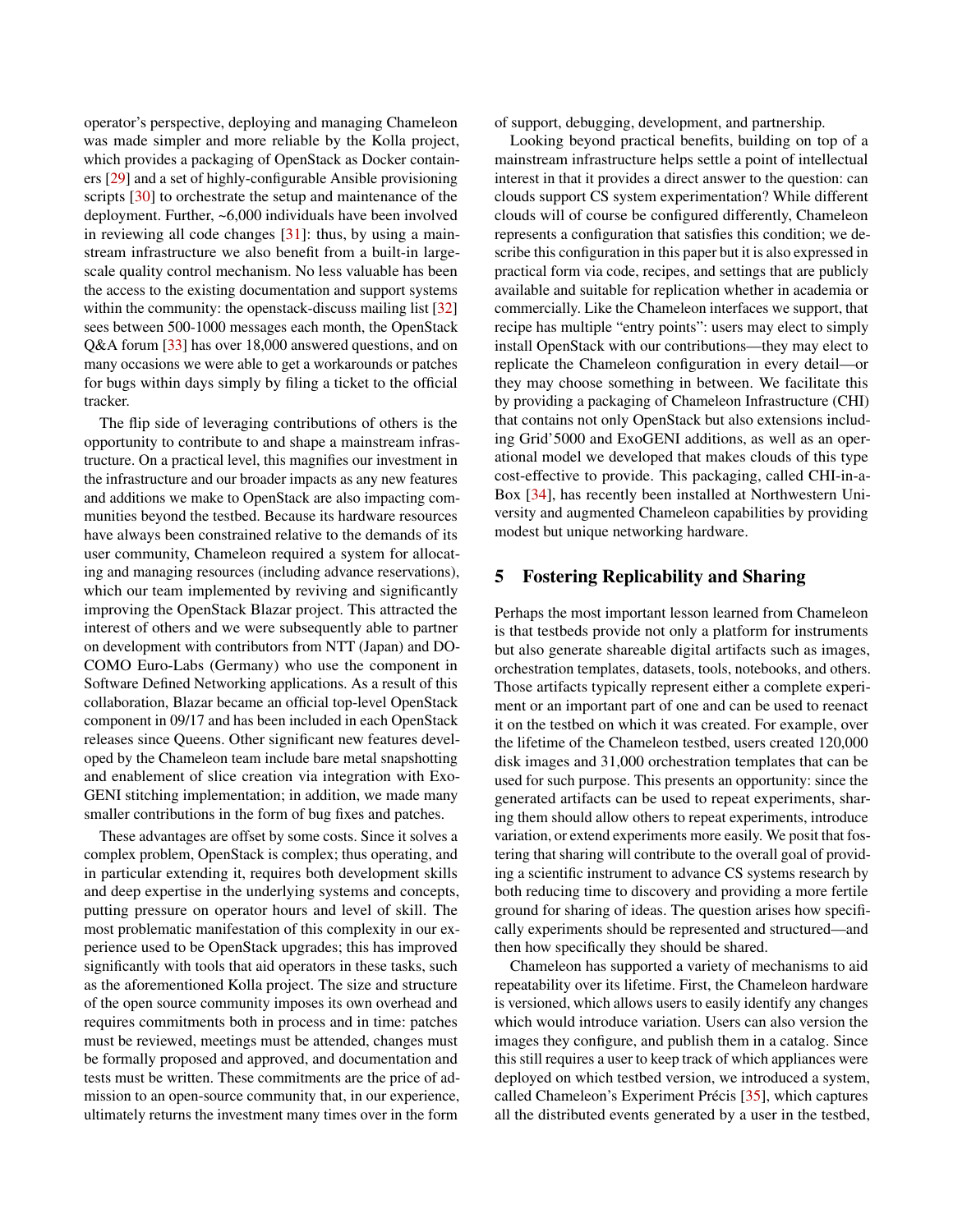and presents him or her with a summary (a précis) of their experiment. Then, working with an accurate and impartial record of their work, the user can filter or preview the events to include only the relevant ones. The précis data can be used to generate a description of the experiment in English, or potentially an actionable description of the experiment in the form of orchestration templates or commands that will reproduce the experiment. Generating Heat orchestration templates in this way is in fact the objective of an OpenStack Flame [\[36\]](#page-13-6) tool. Overall, the Experiment Précis is somewhat analogous to a shell's "history" command with the critical difference that it captures distributed rather than local events – though its output is less "actionable".

This raises the question of what an actionable representation of an experiment should ideally look like. Orchestration systems such as profiles in CloudLab or Heat in Chameleon require adhering to a strict machine-readable syntax, often formulating that syntax in a declarative text file, or providing a layer of indirection that allows the user to work in a higherorder language. Furthermore, these systems are transactional, either fulfilling the topology or not, making complex configurations difficult to develop and iterate upon. Proposed work-flow systems [\[37\]](#page-13-7) experience similar challenges [\[38\]](#page-13-8). They fundamental problem from the user perspective in these cases is that a user must invest extra time to make an experiment reproducible. This leads to the "reproducibility dilemma": the user needs to choose whether to invest time into making an experiment replicable or continuing with other research. Ideally, a system that represents an experiment would allow the experimenter to develop it gradually and interactively reflecting the often meandering creative process, support experimental "story-telling" for human as opposed to just machine users, and—true to our philosophy—be an open source project in mainstream use.

In researching solutions to this problem, we considered computational notebooks such as Wolfram Mathematica [\[39\]](#page-13-9) and Jupyter Notebooks [\[40\]](#page-13-10), which combine expository text, executable code, and presentation of results in one humanreadable, interactive document. Jupyter's newfound ubiquity across the research landscape and its extensible architecture provided fertile ground for exploration; to leverage it, we integrated Jupyter and Chameleon with the intent to reduce the gap between designing an experiment and sharing it. As a result, users can log in to Chameleon Jupyter server with their testbed credentials; these credentials are implicitly bound to the user's isolated Jupyter Notebook server, allowing the user to call Chameleon APIs (via the CLI interface or Python APIs) directly within their notebook's code blocks. This allows a notebook to completely re-create a pre-existing testbed topology. We additionally mounted Chameleon's object store as a virtual drive in the Jupyter application to allow shared storage and therefore collaboration between users. The user's Jupyter server comes pre-installed with several libraries that aid interfacing with an experiment on Chameleon [\[41\]](#page-13-11) (e.g., creating a lease and launching an instance and then executing commands remotely via SSH). As we've improved the Jupyter interface to Chameleon it has seen an increasing share of testbed usage; over the last year 10% of our monthly active users have been using Jupyter as their interface to the system.

While the notebook may be an appropriate way to package an experiment without disrupting the flow of research, the challenge of properly disseminating and discovering these artifacts remains. At the end of 2019, we implemented the first version of a Sharing Portal [\[42\]](#page-13-12) to allow users to publish and discover these notebook-based artifacts. Users can publish a set of files directly from the Jupyter interface via a custom UI extension; the files are compacted into an archive and published to CERN's Zenodo [\[43\]](#page-13-13) for long-term storage, where they are also assigned a DOI for citation. The Sharing Portal then maintains a reference to the published artifact along with helpful metadata such as tags and documentation. Other Chameleon users can search for artifacts within the portal and "re-play" them on Chameleon with one click: an ephemeral Jupyter server tied to the artifact is dynamically provisioned, including additional software dependencies defined by the publisher. Users can version their artifacts by publishing a new set of files and creating a new version (and DOI) on Zenodo. Though too early in its lifetime to provide a quantitative analysis of its impact, we expect to continue investing in this area going forward.

# 6 Related work

Some of our design decisions in Chameleon were informed by our earlier work on experimental testbeds including Future-Grid [\[44,](#page-13-14) [45\]](#page-13-15) and ExoGENI [\[8\]](#page-12-3), as well as our long standing close collaboration with Grid'5000 [\[1\]](#page-11-0). In particular, we are indebted to the latter two projects for not only providing insight but also specific capabilities that were directly integrated into the testbed; the stitching capabilities in the case of ExoGENI and the resource representation and related tooling in the case of Grid'5000. At the same time, Chameleon represents a significantly different approach from any of them in many ways, most prominently in that it is configured for cloud computing research (unlike ExoGENI), supports bare metal reconfiguration (unlike FutureGrid), and is based on a mainstream infrastructure (unlike Grid'5000).

We additionally leverage the experience gained by the rich history of CS testbeds, ranging from those specializing in networking (PlanetLab [\[46\]](#page-13-16), GENI [\[4\]](#page-11-3), Emulab [\[2\]](#page-11-1), OneLab [\[47\]](#page-13-17), CENI [\[48\]](#page-13-18)) and wireless/IoT (ORBIT [\[49\]](#page-13-19), FIT [\[50\]](#page-13-20), City-Lab [\[51\]](#page-13-21)) to systems (CloudLab [\[3\]](#page-11-2)) and security (Deter-Lab [\[52\]](#page-13-22)); Chameleon complements these systems in that it largely focuses on a different area of research and thus supports different types of experiments. The most similar testbed to Chameleon is CloudLab (itself another NSFFutureCloud testbed). We differ from CloudLab primarily in specific design decisions we made in building the system, many of which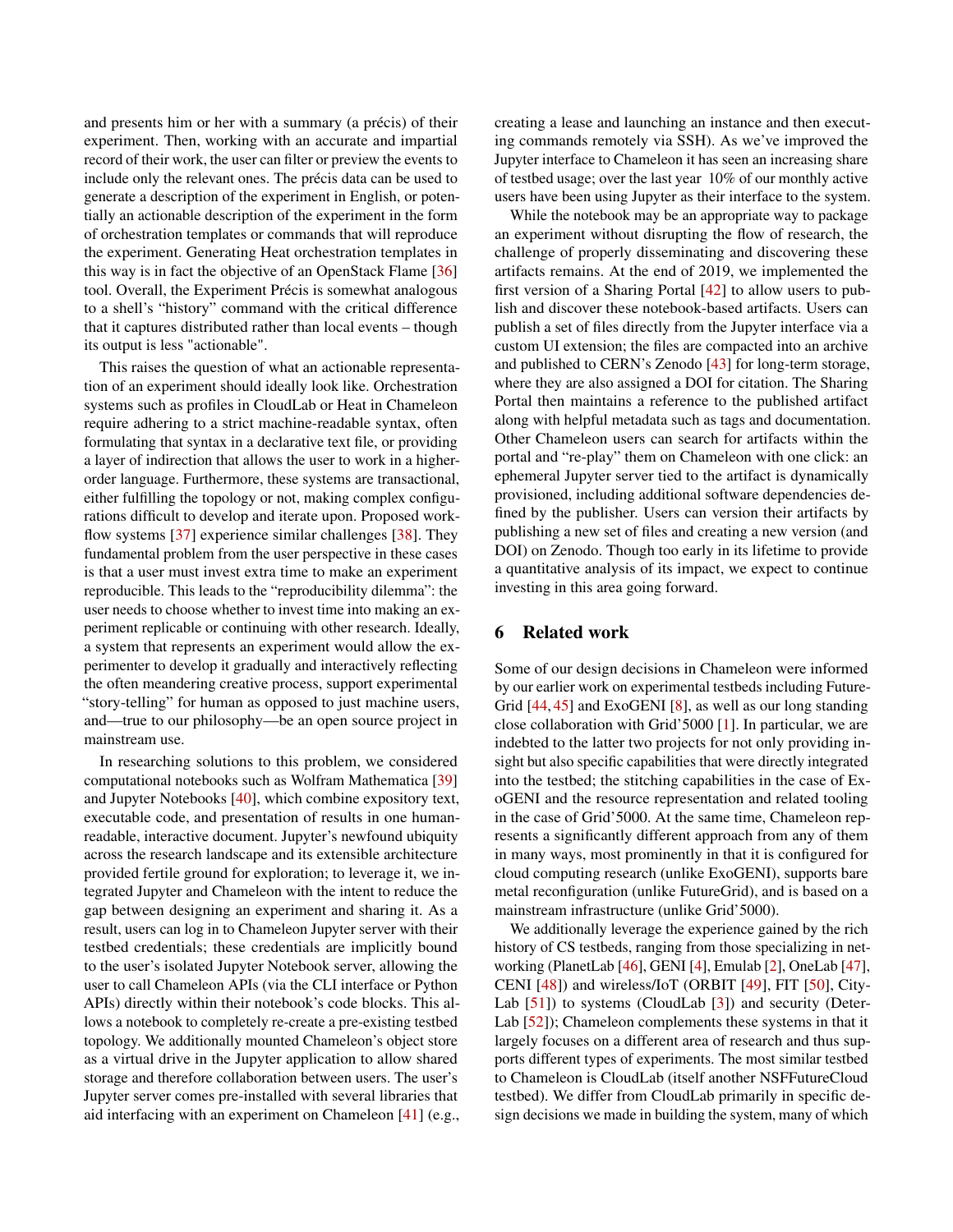are described in this paper as well as in our early emphasis on reproducibility and sharing by integration of tools like Experiment Précis and Jupyter notebooks. The most significant difference however is that we built Chameleon on top of a mainstream cloud infrastructure for reasons described above.

Clouds are being increasingly used in science and many of them elect to use OpenStack, e.g., Jetstream [\[53\]](#page-13-23), Aristotle [\[54\]](#page-14-0), Comet [\[55\]](#page-14-1), Bridges [\[56\]](#page-14-2), and NeCTAR [\[22\]](#page-12-17) all represent different configurations of the system. The most significant difference from Chameleon is that these are relatively standard cloud configurations, designed primarily to support domain science applications rather than CS experimentation, and differ from Chameleon significantly on key features such as bare metal reconfiguration. However, there are significant commonalities on the operations side ensuring that we are able to leverage their contributions, with the OpenStack SIG being one avenue of communication. An interesting recent addition is the CloudBank project [\[57\]](#page-14-3), which will provide tools, training, and credits for CS research on virtualized commercial clouds; since we provide similar services via our KVM cloud, we look forward to working with this project.

Reproducibility of CS experiments [\[58\]](#page-14-4) is another area in which our contributions relate to other work in the field. Several projects have used Jupyter notebooks as a mechanism for encapsulating and reproducing research [\[59,](#page-14-5) [60\]](#page-14-6). Managed "Notebook-as-a-Service" platforms e.g., CodeOcean [\[61\]](#page-14-7), WholeTale [\[62\]](#page-14-8), and Nextjournal [\[63\]](#page-14-9) have further elevated the profile and utility of Jupyter for this purpose. Workflow solutions such as Popper [\[37\]](#page-13-7) aim to aid reproducibility in a different way and are more relevant to our efforts on Experiment Précis. Chameleon differs from all of these examples in that it integrates reproducibility tools in the context of a testbed, allowing users to leverage a commonality of platform to replicate not only the process of experimentation, but also the requisite hardware configurations and topologies.

# 7 Conclusions

Chameleon represents a unique testbed in that it expresses the capabilities needed for CS research in terms of mainstream cloud functionality. This is an important step to understand how such capabilities may be supported more ubiquitously, with more discernment, and in a more cost-effective manner. This paper discusses the specific design decisions, extensions, and configurations that we chose in order to do so, and evaluates them within a framework that seeks to establish how they influenced the set of supported experiments and how they influenced the community of users the testbed was able to support. Our contribution is accompanied by software that was contributed or integrated with a mainstream open-source cloud implementation (OpenStack) so that a cloud of this type – or its evolutions or variations – can be supported by anyone.

The most important part of our experience is the insight

that though originally created to support the most experiments for the most experimenters, testbeds have also become both a generator and an essential platform for sharing digital representations of experiments. While our understanding of digital sharing ecosystem still evolves, and is likely to evolve for some time, we proposed some approaches that our user community has found useful and we look forward to contributing to this area in the future.

# Acknowledgments

Results presented in this paper were obtained using the Chameleon testbed supported by the National Science Foundation. This material is based upon work supported by the U.S. Department of Energy, Office of Science, under contract number DE-AC02-06CH11357.

# Availability

Traces from Chameleon CHI and KVM have been publically available at [\[64,](#page-14-10) [65\]](#page-14-11) for the last couple of years and used in a variety of resource management publications. Not all the data used in this paper is reflected in those traces though we are currently discussing revisions to both the content and format. All the code described here is open source.

# References

- <span id="page-11-0"></span>[1] D. Balouek, A. Carpen Amarie, G. Charrier, F. Desprez, E. Jeannot, E. Jeanvoine, A. Lèbre, D. Margery, N. Niclausse, L. Nussbaum, O. Richard, C. Pérez, F. Quesnel, C. Rohr, and L. Sarzyniec. Adding Virtualization Capabilities to the Grid'5000 Testbed. In I. I. Ivanov, M. van Sinderen, F. Leymann, and T. Shan, editors, *Cloud Computing and Services Science*, volume 367 of *Communications in Computer and Information Science*, pages 3–20. Springer International Publishing, 2013.
- <span id="page-11-1"></span>[2] B. White, J. Lepreau, L. Stoller, R. Ricci, S. Guruprasad, M. Newbold, M. Hibler, C. Barb, and A. Joglekar. An Integrated Experimental Environment for Distributed Systems and Networks. *ACM SIGOPS Operating Systems Review*, 36(SI):255–270, 2002.
- <span id="page-11-2"></span>[3] D. Duplyakin, R. Ricci, A. Maricq, G. Wong, J. Duerig, E. Eide, L. Stoller, M. Hibler, D. Johnson, K. Webb, et al. The Design and Operation of CloudLab. In *2019 USENIX Annual Technical Conference (USENIX ATC 19)*, pages 1–14, 2019.
- <span id="page-11-3"></span>[4] M. Berman, J.S. Chase, L. Landweber, A. Nakao, M. Ott, D. Raychaudhuri, R. Ricci, and I. Seskar. GENI: A Federated Testbed for Innovative Network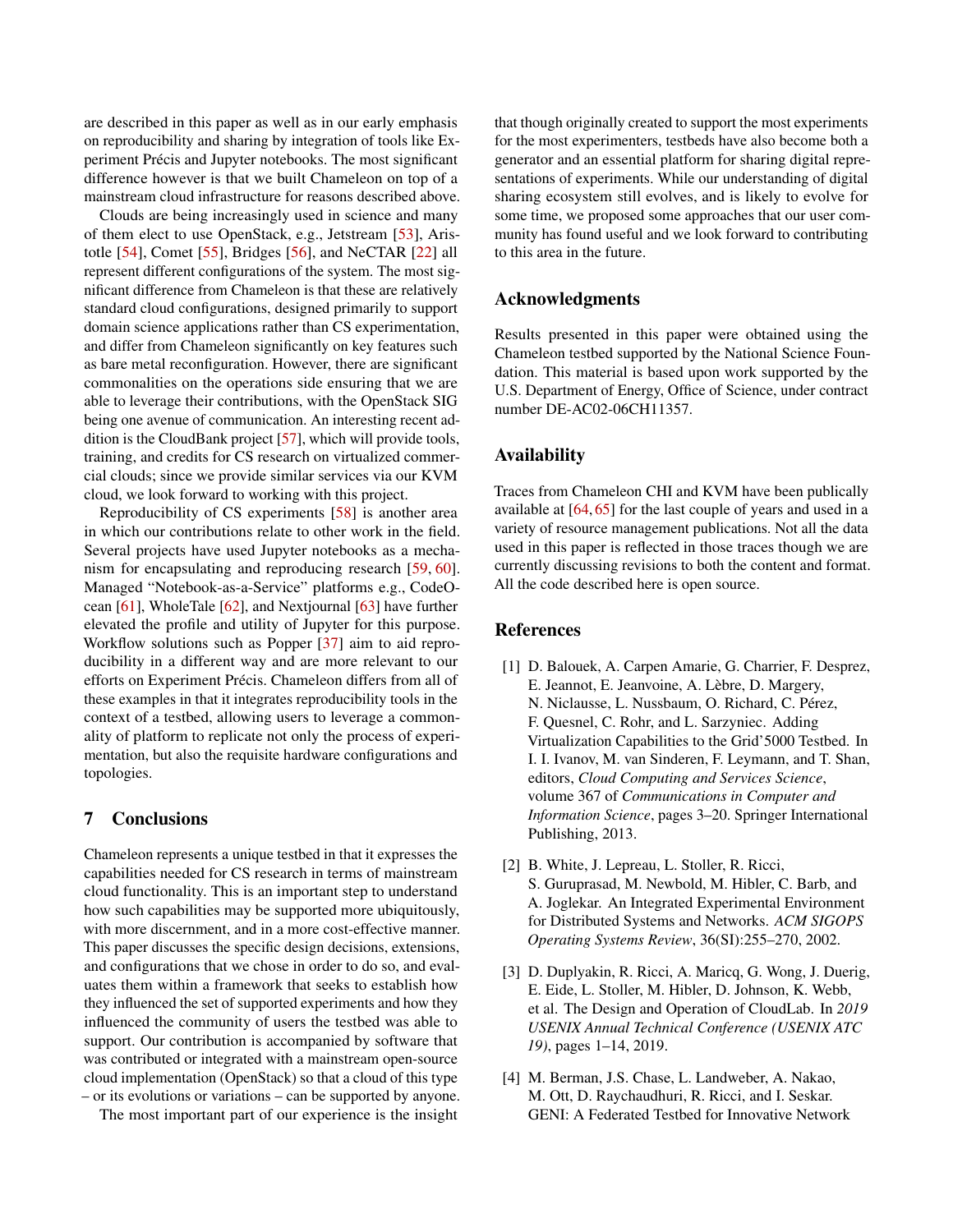Experiments. *Computer Networks*, 61:5 – 23, 2014. Special issue on Future Internet Testbeds – Part I.

- <span id="page-12-0"></span>[5] Chameleon Resource Discovery. https://www.[chameleoncloud](https://www.chameleoncloud.org/hardware/).org/hardware/.
- <span id="page-12-1"></span>[6] M. Cevik, P. Ruth, K. Keahey, and P. Riteau. Wide-area Software Defined Networking Experiments using Chameleon. In *IEEE INFOCOM 2019-IEEE Conference on Computer Communications Workshops (INFOCOM WKSHPS)*, pages 811–816. IEEE, 2019.
- <span id="page-12-2"></span>[7] OpenStack. [https://www](https://www.openstack.org/).openstack.org/.
- <span id="page-12-3"></span>[8] I. Baldin, J.S. Chase, Y. Xin, A. Mandal, P. Ruth, C. Castillo, V. Orlikowski, C. Heermann, and J. Mills. ExoGENI: A Multi-Domain Infrastructure-as-a-Service Testbed. In McGeer et al. [\[4\]](#page-11-3), pages 279–315. Special issue on Future Internet Testbeds – Part I.
- <span id="page-12-4"></span>[9] K. Keahey, P. Riteau, D. Stanzione, T. Cockerill, J. Mambretti, P. Rad, and P. Ruth. Chameleon: a Scalable Production Testbed for Computer Science Research. In Jeffrey Vetter, editor, *Contemporary High Performance Computing: From Petascale toward Exascale*, volume 3 of *Chapman & Hall/CRC Computational Science*, chapter 5, pages 123–148. CRC Press, Boca Raton, FL, 1 edition, May 2019.
- <span id="page-12-5"></span>[10] A. Maricq, D. Duplyakin, I. Jimenez, C. Maltzahn, R. Stutsman, and R. Ricci. Taming Performance Variability. In *13th USENIX Symposium on Operating Systems Design and Implementation (OSDI 18)*, pages 409–425, 2018.
- <span id="page-12-6"></span>[11] Using New vCPU-based On-demand Instance Limits with Amazon EC2. https://aws.amazon.[com/blogs/compute/](https://aws.amazon.com/blogs/compute/preview-vcpu-based-instance-limits/) [preview-vcpu-based-instance-limits/](https://aws.amazon.com/blogs/compute/preview-vcpu-based-instance-limits/).
- <span id="page-12-7"></span>[12] K. Keahey, P. Riteau, J. Anderson, and Z. Zhen. Managing Allocatable Resources. In *2019 IEEE 12th International Conference on Cloud Computing (CLOUD)*, pages 41–49, July 2019.
- <span id="page-12-8"></span>[13] C.P. Sapuntzakis, D. Brumley, R. Chandra, N. Zeldovich, J. Chow, M.S. Lam, M. Rosenblum, et al. Virtual Appliances for Deploying and Maintaining Software. In *LISA*, volume 3, pages 181–194, 2003.
- <span id="page-12-9"></span>[14] OpenStack Heat. https://docs.openstack.[org/heat/latest](https://docs.openstack.org/heat/latest).
- <span id="page-12-10"></span>[15] K. Keahey and T. Freeman. Contextualization: Providing one-click virtual clusters. In *2008 IEEE Fourth International Conference on eScience*, pages 301–308. IEEE, 2008.
- <span id="page-12-11"></span>[16] Chameleon Automated Deployment. [https://chameleoncloud](https://chameleoncloud.readthedocs.io/en/latest/technical/complex.html#automated-deployment).readthedocs.io/en/ [latest/technical/complex](https://chameleoncloud.readthedocs.io/en/latest/technical/complex.html#automated-deployment).html#automated[deployment](https://chameleoncloud.readthedocs.io/en/latest/technical/complex.html#automated-deployment).
- <span id="page-12-12"></span>[17] Prometheus. [https://prometheus](https://prometheus.io/).io/.
- <span id="page-12-13"></span>[18] K. Keahey, J. Anderson, P. Ruth, J. Colleran, C. Hammock, J. Stubbs, and Z. Zhen. Operational Lessons from Chameleon. In *Proceedings of the Humans in the Loop: Enabling and Facilitating Research on Cloud Computing*, pages 1–7. 2019.
- <span id="page-12-14"></span>[19] OpenStack Ironic. https://docs.openstack.[org/ironic/latest](https://docs.openstack.org/ironic/latest).
- <span id="page-12-15"></span>[20] The 2018 OpenStack User Survey Report. https://www.openstack.[org/user-survey/2018](https://www.openstack.org/user-survey/2018-user-survey-report/) [user-survey-report/](https://www.openstack.org/user-survey/2018-user-survey-report/).
- <span id="page-12-16"></span>[21] OpenStack Operator Spotlight: CERN. [https://superuser](https://superuser.openstack.org/articles/openstack-operator-spotlight-cern/).openstack.org/articles/ [openstack-operator-spotlight-cern/](https://superuser.openstack.org/articles/openstack-operator-spotlight-cern/).
- <span id="page-12-17"></span>[22] NeCTAR Cloud. https://nectar.org.[au/research-cloud/](https://nectar.org.au/research-cloud/).
- <span id="page-12-18"></span>[23] NASA's JPL powers planetary exploration with Red Hat OpenStack platform. [https://www](https://www.redhat.com/en/about/press-releases/nasa%E2%80%99s-jet-propulsion-laboratory-powers-planetary-exploration-red-hat-openstack-platform).redhat.com/ [en/about/press-releases/nasa%E2%80%99s-jet](https://www.redhat.com/en/about/press-releases/nasa%E2%80%99s-jet-propulsion-laboratory-powers-planetary-exploration-red-hat-openstack-platform)[propulsion-laboratory-powers-planetary](https://www.redhat.com/en/about/press-releases/nasa%E2%80%99s-jet-propulsion-laboratory-powers-planetary-exploration-red-hat-openstack-platform)[exploration-red-hat-openstack-platform](https://www.redhat.com/en/about/press-releases/nasa%E2%80%99s-jet-propulsion-laboratory-powers-planetary-exploration-red-hat-openstack-platform).
- <span id="page-12-19"></span>[24] OpenStack Scientific SIG. [https:](https://wiki.openstack.org/wiki/Scientific_SIG) //wiki.openstack.[org/wiki/Scientific\\_SIG](https://wiki.openstack.org/wiki/Scientific_SIG).
- <span id="page-12-20"></span>[25] OpenStack Scientific Working Group Launches at OpenStack Summit Austin. [https://superuser](https://superuser.openstack.org/articles/openstack-scientific-working-group-launches-at-openstack-summit-austin/).openstack.org/articles/ [openstack-scientific-working-group](https://superuser.openstack.org/articles/openstack-scientific-working-group-launches-at-openstack-summit-austin/)[launches-at-openstack-summit-austin/](https://superuser.openstack.org/articles/openstack-scientific-working-group-launches-at-openstack-summit-austin/).
- <span id="page-12-21"></span>[26] Mirantis Partners with OpenStack Foundation to Support Upgraded COA Exam. https://www.globenewswire.[com/news-release/](https://www.globenewswire.com/news-release/2019/10/17/1931470/0/en/Mirantis-Partners-With-OpenStack-Foundation-to-Support-Upgraded-COA-Exam.html) [2019/10/17/1931470/0/en/Mirantis-Partners-](https://www.globenewswire.com/news-release/2019/10/17/1931470/0/en/Mirantis-Partners-With-OpenStack-Foundation-to-Support-Upgraded-COA-Exam.html)[With-OpenStack-Foundation-to-Support-](https://www.globenewswire.com/news-release/2019/10/17/1931470/0/en/Mirantis-Partners-With-OpenStack-Foundation-to-Support-Upgraded-COA-Exam.html)[Upgraded-COA-Exam](https://www.globenewswire.com/news-release/2019/10/17/1931470/0/en/Mirantis-Partners-With-OpenStack-Foundation-to-Support-Upgraded-COA-Exam.html).html.
- <span id="page-12-22"></span>[27] Net Promoter Score. [https://www](https://www.netpromoter.com/know/).netpromoter.com/know/.
- <span id="page-12-23"></span>[28] Stackalytics: Total Commits. https://www.stackalytics.[com/?metric=](https://www.stackalytics.com/?metric=commits&release=all) [commits&release=all](https://www.stackalytics.com/?metric=commits&release=all).
- <span id="page-12-24"></span>[29] Kolla. https://docs.openstack.[org/kolla/latest/](https://docs.openstack.org/kolla/latest/).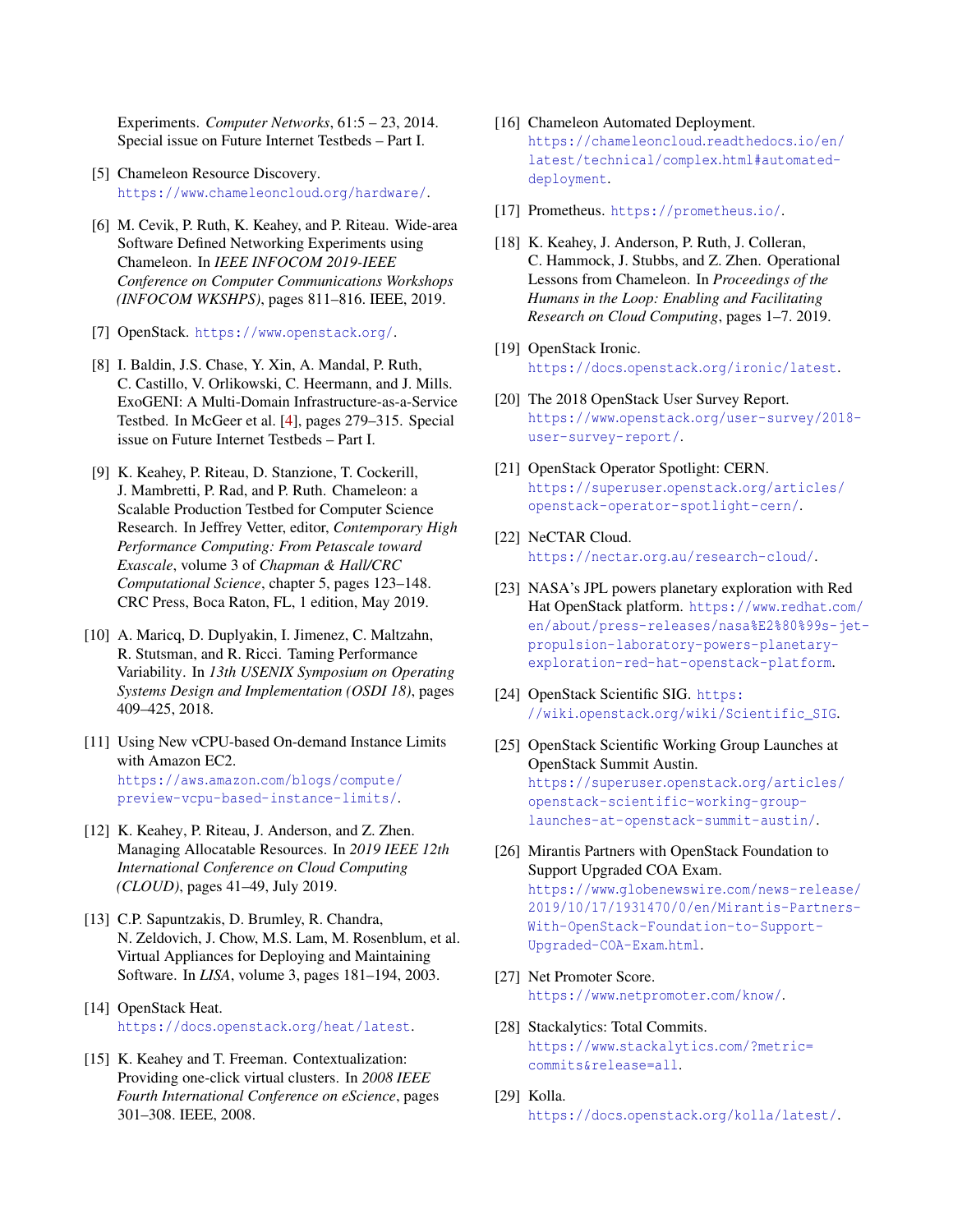- <span id="page-13-0"></span>[30] Kolla-ansible. [https:](https://docs.openstack.org/kolla-ansible/latest/) //docs.openstack.[org/kolla-ansible/latest/](https://docs.openstack.org/kolla-ansible/latest/).
- <span id="page-13-1"></span>[31] Stackalytics: Total Reviews. https://www.[stackalytics](https://www.stackalytics.com/?metric=marks&release=all).com/?metric= [marks&release=all](https://www.stackalytics.com/?metric=marks&release=all).
- <span id="page-13-2"></span>[32] Openstack-discuss Mailing List Archives. http://lists.openstack.[org/pipermail/](http://lists.openstack.org/pipermail/openstack-discuss/) [openstack-discuss/](http://lists.openstack.org/pipermail/openstack-discuss/).
- <span id="page-13-3"></span>[33] Ask OpenStack. [https://ask](https://ask.openstack.org).openstack.org.
- <span id="page-13-4"></span>[34] CHI-in-a-Box. [https:](https://github.com/ChameleonCloud/chi-in-a-box) //github.[com/ChameleonCloud/chi-in-a-box](https://github.com/ChameleonCloud/chi-in-a-box).
- <span id="page-13-5"></span>[35] S. Wang, Z. Zhen, J. Anderson, and K. Keahey. Reproducibility as Side Effect. In *Proceedings of the International Conference for High Performance Computing, Networking, Storage, and Analysis (SC'18 Poster)*. IEEE Press, 2018.
- <span id="page-13-6"></span>[36] OpenStack Flame. [https://opendev](https://opendev.org/x/flame).org/x/flame.
- <span id="page-13-7"></span>[37] I. Jimenez, M. Sevilla, N. Watkins, C. Maltzahn, J. Lofstead, K. Mohror, A. Arpaci-Dusseau, and R. Arpaci-Dusseau. The Popper Convention: Making Reproducible Systems Evaluation Practical. In *2017 IEEE International Parallel and Distributed Processing Symposium Workshops (IPDPSW)*, pages 1561–1570. IEEE, 2017.
- <span id="page-13-8"></span>[38] M.A. Sevilla and C. Maltzahn. Popper Pitfalls: Experiences Following a Reproducibility Convention. In *Proceedings of the First International Workshop on Practical Reproducible Evaluation of Computer Systems*, page 4. ACM, 2018.
- <span id="page-13-9"></span>[39] S. Wolfram. The Mathematica Book. *Assembly Automation*, 1999.
- <span id="page-13-10"></span>[40] Project Jupyter. [https://jupyter](https://jupyter.org/).org/.
- <span id="page-13-11"></span>[41] Python-chi: Chameleon Python library. [https:](https://github.com/chameleoncloud/python-chi) //github.[com/chameleoncloud/python-chi](https://github.com/chameleoncloud/python-chi).
- <span id="page-13-12"></span>[42] M. King, J. Anderson, and K. Keahey. Sharing and Replicability of Notebook-Based Research on Open Testbeds. In *Proceedings of the International Conference for High Performance Computing, Networking, Storage, and Analysis (SC'19 Poster). IEEE Press*, 2019.
- <span id="page-13-13"></span>[43] Zenodo. [https://zenodo](https://zenodo.org).org.
- <span id="page-13-14"></span>[44] G.C. Fox, G. von Laszewski, J. Diaz, K. Keahey, J. Fortes, R. Figueiredo, S. Smallen, W. Smith, and A. Grimshaw. Futuregrid: a Reconfigurable Testbed for Cloud, HPC, and Grid Computing. In *Contemporary*

*High Performance Computing*, pages 603–635. Chapman and Hall/CRC, 2017.

- <span id="page-13-15"></span>[45] G. von Laszewski, G.C. Fox, F. Wang, A.J. Younge, A. Kulshrestha, G.G. Pike, W. Smith, J Vöckler, R.J. Figueiredo, J. Fortes, et al. Design of the Futuregrid Experiment Management Framework. In *2010 Gateway Computing Environments Workshop (GCE)*, pages 1–10. IEEE, 2010.
- <span id="page-13-16"></span>[46] L. Peterson, A. Bavier, M. E Fiuczynski, and S. Muir. Experiences Building Planetlab. In *Proceedings of the 7th symposium on Operating systems design and implementation*, pages 351–366, 2006.
- <span id="page-13-17"></span>[47] S. Fdida, T. Friedman, and T. Parmentelat. OneLab: An Open Federated Facility for Experimentally Driven Future Internet Research. In *New Network Architectures*, pages 141–152. Springer, 2010.
- <span id="page-13-18"></span>[48] Y. Xu, X. Lu, and Y. Zhang. The Development of China's Next Generation Network and National Service Testbed. *development*, 14:3, 2015.
- <span id="page-13-19"></span>[49] D. Raychaudhuri, I. Seskar, M. Ott, S. Ganu, K. Ramachandran, H. Kremo, R. Siracusa, H. Liu, and M. Singh. Overview of the ORBIT Radio Grid Testbed for Evaluation of Next-generation Wireless Network Protocols. In *IEEE Wireless Communications and Networking Conference, 2005*, volume 3, pages 1664–1669. IEEE, 2005.
- <span id="page-13-20"></span>[50] C. Adjih, E. Baccelli, E. Fleury, G. Harter, N. Mitton, T. Noel, R. Pissard-Gibollet, F. Saint-Marcel, G. Schreiner, J. Vandaele, et al. FIT IoT-LAB: A large scale open experimental IoT testbed. In *2015 IEEE 2nd World Forum on Internet of Things (WF-IoT)*, pages 459–464. IEEE, 2015.
- <span id="page-13-21"></span>[51] J. Struye, B. Braem, S. Latré, and J. Marquez-Barja. CityLab: A Flexible Large-scale Multi-technology Wireless Smartcity Testbed. In *Proceedings of the 27th European Conference on Networks and Communications (EUCNC), 18-21 June 2018, Ljubljana, Slovenia*, pages 374–375, 2018.
- <span id="page-13-22"></span>[52] J. Mirkovic and T. Benzel. Teaching Cybersecurity with DeterLab. *IEEE Security & Privacy*, 10(1):73–76, 2012.
- <span id="page-13-23"></span>[53] C.A. Stewart, T.M. Cockerill, I. Foster, D. Hancock, N. Merchant, E. Skidmore, D. Stanzione, J. Taylor, S. Tuecke, G. Turner, et al. Jetstream: a Self-provisioned, Scalable Science and Engineering Cloud Environment. In *Proceedings of the 2015 XSEDE Conference: Scientific Advancements Enabled by Enhanced Cyberinfrastructure*, page 29. ACM, 2015.